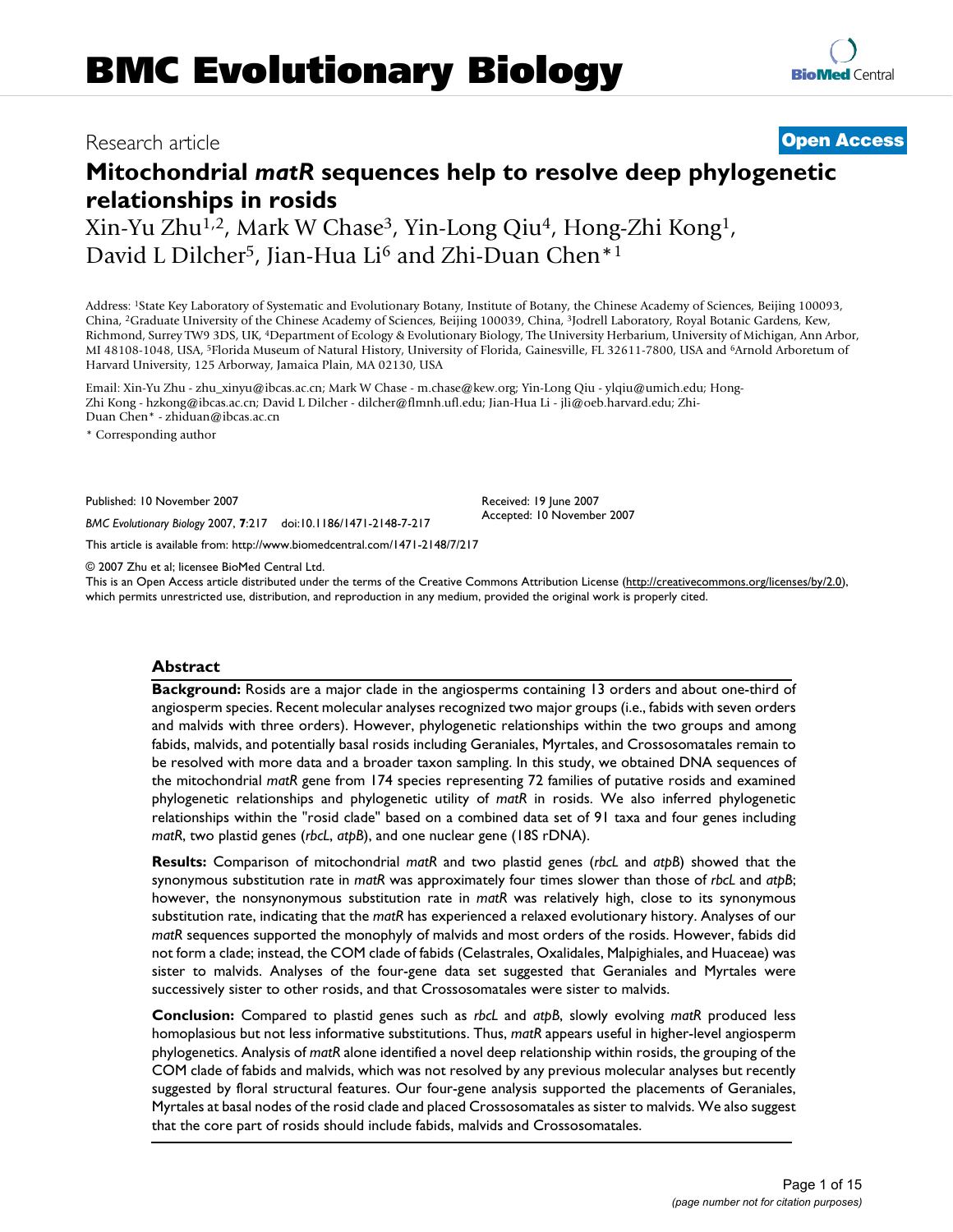#### **Background**

Rosids [1] comprise one-third of all angiosperm species. Their members are morphologically diverse without apparent universal synapomorphies. Nevertheless, rosids in general have a number of characters that are rare elsewhere in the angiosperms, including nuclear endosperm development, simple perforations in vessel end-walls, diplostemony, mucilaginous epidermis, and epicuticular wax rosettes [2-4]. Recent phylogenetic studies based on both morphology and DNA sequences have demonstrated that subclasses Dilleniidae, Hamamelidae, and Rosidae of Cronquist [5] and Takhtajan [6] are not monophyletic [[1-4,7-15], and references therein]. Some orders, such as Malvales, Salicales, Violales, and Capparales of Dilleniidae and Fagales and Urticales of Hamamelidae have been shown to be rosids, whereas some families of Rosidae, such as Cornaceae, Apiaceae, and Icacinaceae, belong to the asterids [1-4,9-18]. Delimiting the rosid clade and its subclades is therefore central to understanding the phylogeny of eudicots.

Several large-scale phylogenetic analyses of flowering plants at higher taxonomic levels have recently been published based on *rbcL*, *atpB*, 18S rDNA and *matK* sequences, either separately or combined [1-4,9-15]. The results indicated that within the rosid clade there are 12–14 subclades that are well supported and thus recognized as orders. Most rosid orders have been assigned to two large assemblages, fabids (eurosids I) and malvids (eurosids II). Within fabids, there are two subclades, the nitrogen-fixing clade [19] including Cucurbitales, Fagales, Fabales and Rosales, and the COM clade [20] consisting of Celastrales, Oxalidales, and Malpighiales. Nevertheless, inter-ordinal relationships within fabids and malvids, and among fabids, malvids and other rosid orders unassigned to fabids or malvids are either poorly resolved or have low support as measured by jackknife or bootstrap percentages. For example, the placement of Crossosomatales, Myrtales and Geraniales with respect to other rosids still remains uncertain [4]. Recent molecular analyses supported the family Huaceae as sister to Oxalidales in the COM clade [4,21,22], but it is desirable to further corroborate these relationships using a broader taxon sampling. A recent morphological study on supraordinal relationships within rosids [[20], and references therein] produced largely congruent results with DNA-based studies. However, a noteworthy relationship recognized by the morphological data [20] was the grouping of the COM clade of fabids and malvids, which was inconsistent with all previous molecular studies. Therefore, both comprehensive taxonomic sampling and more molecular characters from different genomes are needed to further clarify phylogenetic relationships within rosid clade.

In this study, we present new mitochondrial DNA (mtDNA) sequences, approximately 1,800 base pairs of the mitochondrial gene *matR* from 174 species to reexamine the phylogenetic relationships of rosids within the framework of eudicots [1]. One advantage of mtDNA is the generally observed, reduced level of homoplasy among more distantly related taxa as a consequence of a slow rate of evolution [23-26]; another advantage is that mtDNA sequences belong to different linkage groups from plastid and nuclear genes, and, thus, provide the possibility of combining phylogenetic information from three genomes [27]. Furthermore, this gene has been inherited vertically since it was inserted into *nad1* group II intron in the common ancestor of non-liverwort land plants [28,29], and no paralogue has been found so far. To date, few large-scale phylogenetic analyses of eudicots or rosids have included sequences from any mitochondrial gene, although their utility has been established in basal angiosperms and some orders and families of angiosperms [27,30-33]. In addition to performing phylogenetic analysis based on *matR* alone, we also analyzed a smaller combined four-gene (*matR*, *rbcL*, *atpB* and 18S rDNA) 91-taxon matrix in an attempt to increase the resolution and internal support. To explore patterns of molecular evolution in *matR* and its contribution to resolving deep phylogenetic relationships, we also conducted a comparative analysis of *matR* and two plastid molecular makers (*rbcL* and *atpB*). The potential effect of RNA-editing in *matR* on phylogeny reconstruction is also evaluated. Our primary objectives are to resolve the deep relationships among orders of rosids and to evaluate the utility of *matR* in large-scale phylogenetic analyses by comparing the results of *matR* with those based on other widely used molecular markers.

#### **Results**

#### *Sequence variability and evolutionary analyses*

For the 174-taxon matrix of *matR*, nucleotide compositions were not significantly different across the taxa as indicated by a  $\chi^2$  test ( $\chi^2$  = 59.804, df = 519, p = 1.0). A relatively high proportion of transversions was found, with an overall transition/transversion ratio of 1.241 under the GTR substitution model (Additional file 2). The overall uncorrected P distance was 0.04, and the largest distance occurred between *Lobelia* and *Hypericum* (11%) and the smallest between *Leea* and *Yua* (0%). Similar rates of change (steps/variable characters) were found among three-codon positions, with 2.56, 2.57 and 2.92 for the first, second, and third codon positions, respectively (Additional file 3). Saturation was not detected for either transitions or transversions at any codon position (data not shown). The selection-pressure plot revealed that both synonymous and nonsynonymous substitution correlate well with uncorrected P distances (Figure 1a),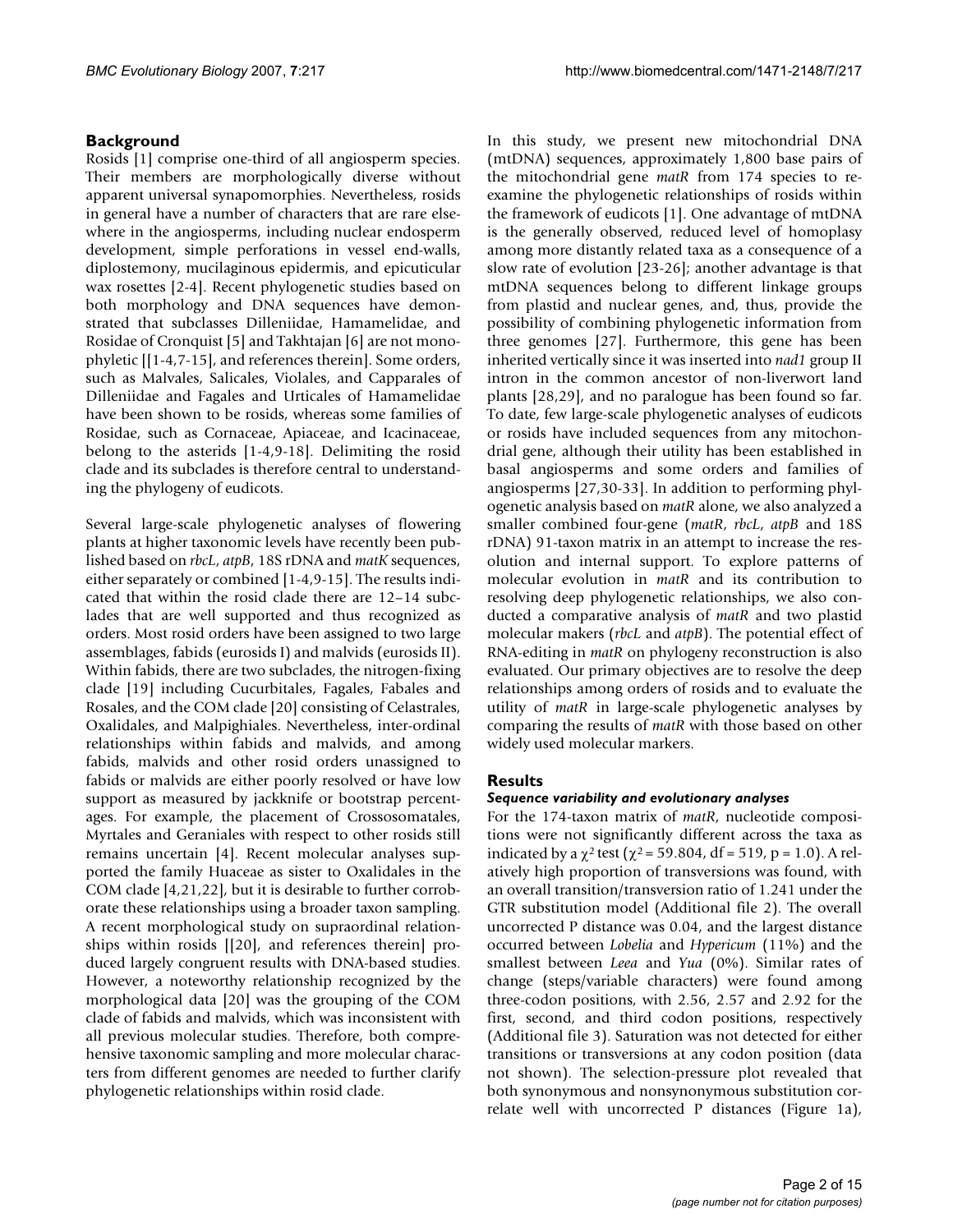

**Evolutionary characteristics of** *matR*. (a) Increase of dN (triangles) and dS (squares) values versus the increase of the uncorrected pairwise genetic distance. R2 values show the fit of the relationship to a linear regression model; (b) a comparison of the dN (hatched) and dS (solid) values among different domains of the *matR* gene. The range of domains is determined according to Zimmerly et al [29]; (c) a comparison of the dN (hatched) and dS (solid) values for *matR* and two plastid genes (*rbcL* and *atpB*).

implying that there is no obvious lineage-specific selection pressure within the taxa sampled.

The extent of functional constraints among different domains of the matR gene was uneven (Figure 1b); the X domain was the most conserved  $(dN/dS = 0.43)$  as found in a previous study [29]. Synonymous substitutions per synonymous site (dS) in the matR partition was approximately four times less than those in the plastid partition (atpB and rbcL) (Figure 1c), showing an extremely low rate of evolution in matR, as seen in other mitochondrial regions [23-26]. Nonsynonymous substitutions per nonsynonymous site (dN) in matR were near to synonymous substitutions per synonymous site (dS)  $(dN/dS = 0.81)$ (Figure 1c), indicating a relaxed evolutionary history of matR.

Based on the prediction of the C to U RNA-editing sites in 174 *matR* sequences, none of the sequences were found to belong to processed paralog, which is capable of adversely effecting the phylogeny estimation [34]. A new data matrix, which excluded RNA-editing sites, was constructed on the basis of this prediction. The two data sets yielded nearly identical ML tree topologies except for some weakly supported interior branches (Additional file 8). In addition, we found that the ML tree from the predicted data received less bootstrap support on most branches than that based on original data, indicating that the exclusion of RNA-editing sites reduced phylogenetic signal. Therefore, we directly used genomic sequences for phylogenetic analysis as suggested by Bowe and dePamphilis [34].

#### *Phylogenetic analysis of matR*

Alignment of *matR* sequences resulted in a matrix of 1776 sites, of which 732 (41%) were potentially parsimonyinformative. A parsimony analysis generated 34 most-parsimonious trees of 3168 steps with a consistency index (CI) of 0.53 and a retention index (RI) of 0.70. A maximum-likelihood (ML) analysis produced an optimal tree with an lnL score of -23390.64. The ML tree with bootstrap (BS) percentages above each branch and the maximum parsimony (MP) bootstrap (BS) percentages below each branch is presented in Figure 2 and 3. The ML and MP analyses recovered trees with virtually identical topologies; most of differences between ML and MP trees were distributed on extremely short branches. The ML-BS percentages on each of the branches were almost identical with the corresponding MP-BS percentages.

Relationships among the basal eudicots including Proteales, Tetracentraceae, Didymelaceae, Buxaceae, Sabiaceae were not resolved (Figure 2). The core eudicots were strongly supported (96% ML-BS and 97% MP-BS). *Gunnera* (Gunneraceae; Gunnerales) was sister to all other core eudicots (59% ML-BS and 56% MP-BS) as found in a previous study [14]. Relationships among the major core eudicots including rosids, asterids, Caryophyllales, Santalales, Dilleniaceae and Saxifragales were also poorly resolved (Figure 2). The rosid clade was resolved with less than 50% BS.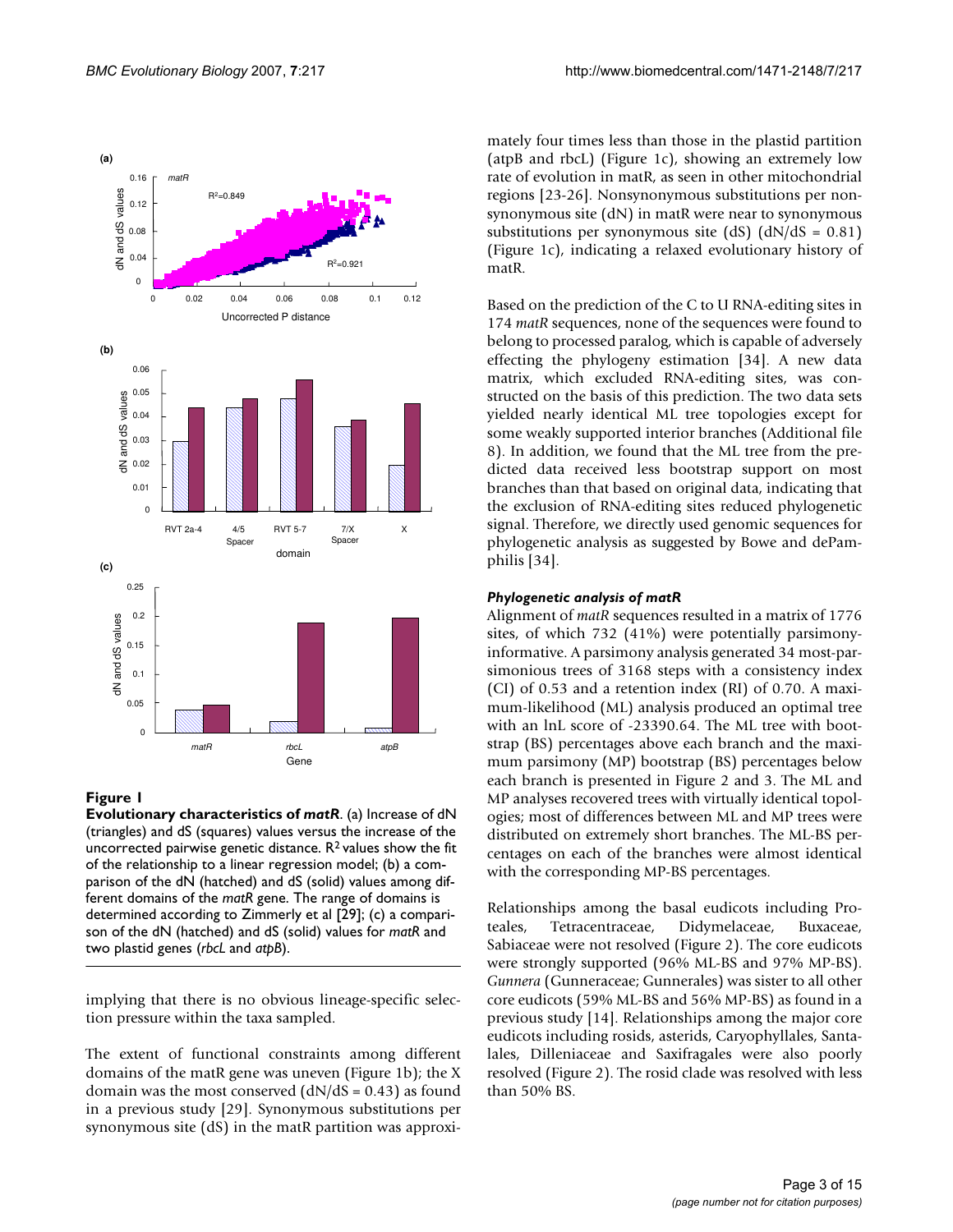

**ML tree (eudicots excluding rosid clade) from the 174-taxon matrix of** *matR***. The numbers above branches are ML** BS percentages >50; those below are MP BS percentages >50. For nodes where ML and MP analyses differ in topology, only the ML BS percentages are shown; asterisks denote contradictory resolutions between ML tree and MP strict consensus of all shortest trees.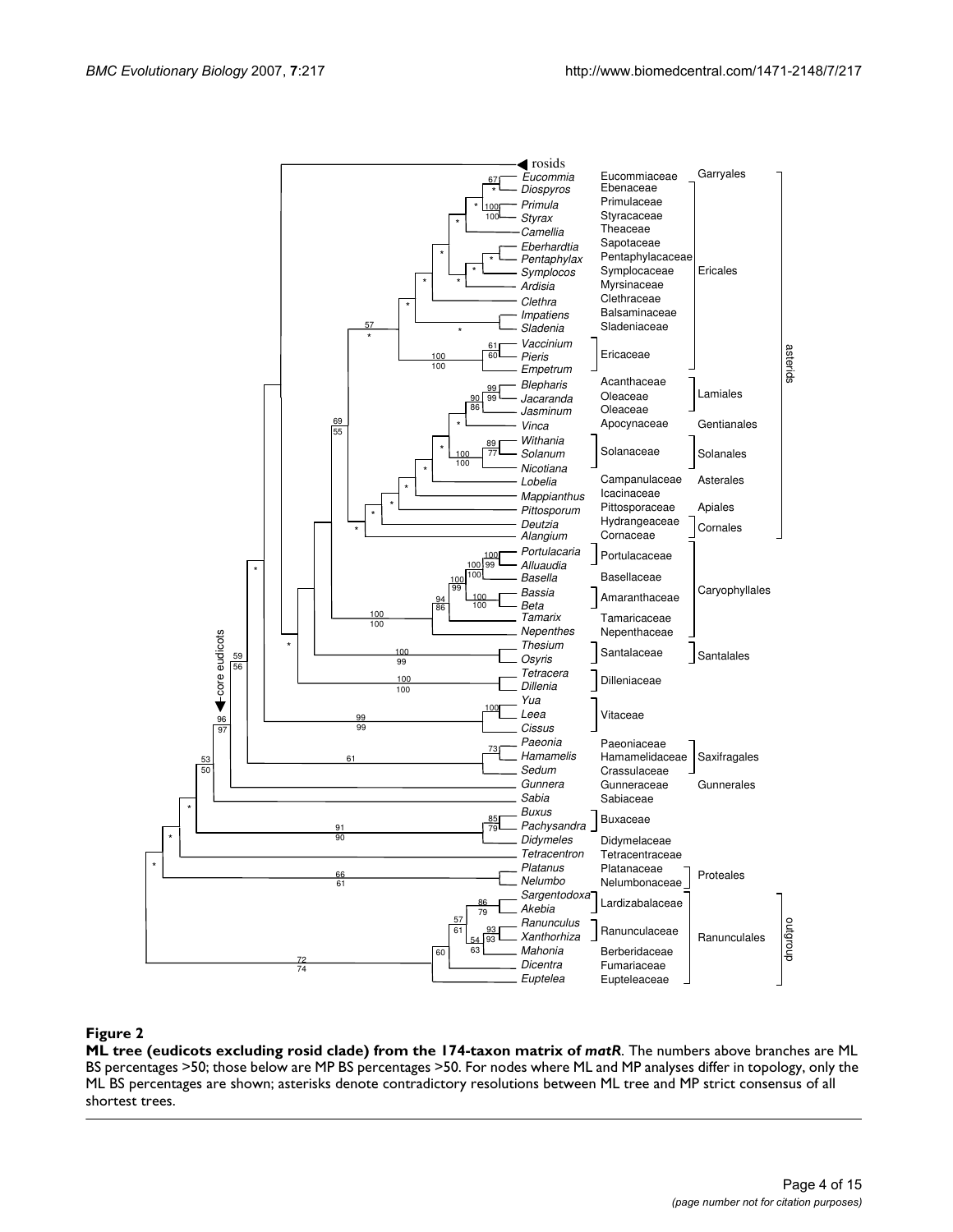

**ML tree (rosid clade) from the 174-taxon matrix of** *matR*. The numbers above branches are ML BS percentages >50; those below are MP BS percentages >50. For nodes where ML and MP analyses differ in topology, only the ML BS percentages are shown; asterisks denote contradictory resolutions between ML tree and MP strict consensus of all shortest trees.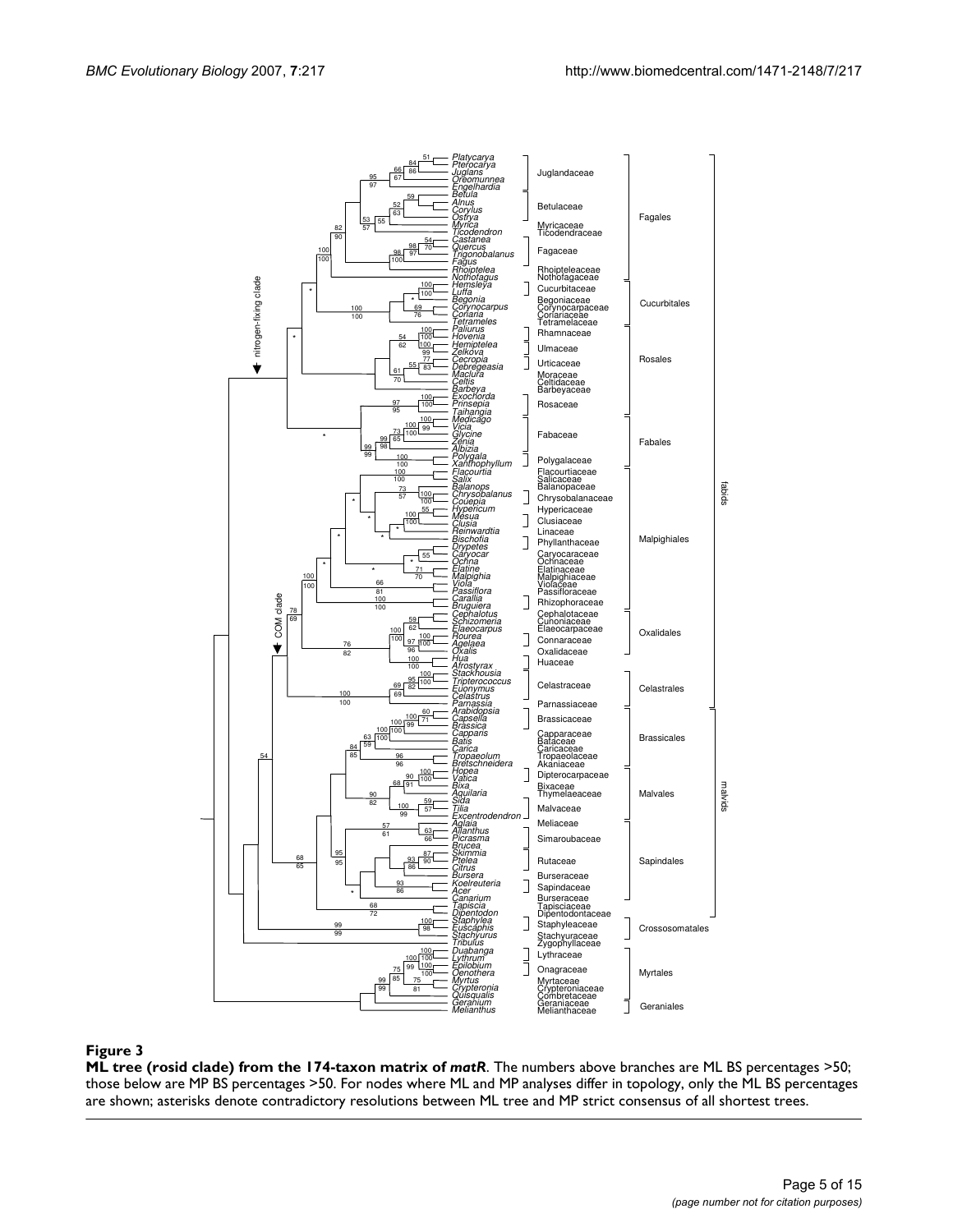Within the rosid clade (Figure 3), all orders with multiple representatives formed strongly supported groups except for Rosales and Geraniales. Rosaceae (97% ML-BS and 95% MP-BS) were separated from the remaining members of Rosales, but they were still retained in the nitrogen-fixing subclade of fabids. Fabids did not form a clade in the *matR* tree, and their monophyly [3,12,15] was also rejected by *AU* test (Additional file 4). The COM subclade of fabids was sister to malvids with 54% ML-BS support. *Tribulus*, the single representative of Zygophyllaceae, followed by Crossosomatales, was sister to the above large clade of the COM subclade of fabids plus malvids. Within the COM clade, Huaceae were sister to Oxalidales (76% ML-BS and 82% MP-BS), and alternative topologies without this relationship [3,12] were rejected statistically by the Templeton and *AU* tests (Additional file 4). Malpighiales and Oxalidales/Huaceae were sisters (78% ML-BS and 69% MP-BS), and alternative topologies without this relationship were either rejected or close to the rejection threshold statistically by *AU* test (Additional file 4).

Monophyly of malvids was recovered (68% ML-BS and 65% MP-BS), including Malvales, Sapindales, Brassicales, *Tapiscia* (Tapisciaceae)/*Dipentodon* (Dipentodontaceae) (Figure 3). Brassicales were sister to Malvales with less than 50% BS, and this pair was in turn sister to Sapindales with less than 50% BS. *Dipentodon* plus *Tapiscia* (68% ML-BS and 72% MP-BS) were sister to all other malvids.

## *Combined analysis*

The four-gene matrix consisted of 6197 characters, of which 1637 (26%) were potentially parsimony-informative. A parsimony analysis produced 25 most parsimonious trees of 10591 steps with a CI of 0.36 and a RI of 0.49. ML analysis generated an optimal tree with an lnL score of -65288.16. The maximum likelihood (ML) tree with BS percentages above each branch and the maximum parsimony (MP) BS percentages below each branch is presented in Figure 4. Data partitions and tree statistics for all analyses are presented in Table 1. Comparison of supported supraordinal nodes within rosids is presented in Table 2. The topology of the ML-based analysis was virtually identical with that of the MP-based analysis. The ML-BS percentages were almost identical with those of the MP-analysis as in the analysis of the *matR* alone.

The topology of the four-gene analysis was largely congruent with that resulted from the analysis of matR alone (Figure 2 and 3), but with higher bootstrap percentages, especially on deeper nodes. The core eudicots were strongly supported (100% ML and MP BS). The rosid clade (excluding Vitaceae) was resolved with 66% BS support in the ML tree. Within rosids, Geranium was resolved as sister to a clade including all other rosid members (58% ML-BS and 61% MP-BS) in the ML tree, whereas the genus was excluded from rosids and nested within Saxifagales in the MP strict consensus tree. Myrtales (100% ML and MP BS) were sister to a combined clade (65% ML-BS) of fabids/malvids plus Crossosomatales. Crossosomatales (100% ML and MP BS) were sister to well-supported malvids with 69% ML-BS and 56% MP-BS support.

Monophyly of fabids was recovered (85% ML-BS and 70% MP-BS), and the sister relationship of the COM subclade of fabids with malvids found in the analysis of *matR* alone was rejected by all statistical tests (Additional file 4). All orders within fabids were monophyletic, including Oxalidales (100% ML and MP BS), Malpighiales (100% ML and MP BS), Celastrales (100% ML and MP BS), Fabales (100% ML-BS and 95% MP-BS), Fagales (100% ML and MP BS), Rosales (100% ML and MP BS), and Cucurbitales (100% ML and MP BS). Despite the typically high support of these orders, relationships among them were relatively weakly supported. There were two large subclades in fabids; one is the nitrogen-fixing clade with 93% ML-BS and 78% MP-BS support, and the other is the COM clade with 88% ML-BS and 74% MP-BS support (Figure 4). Huaceae were grouped with Oxalidales/Malpighiales with 60% BS support in ML tree, but alternative topologies without this relationship [3,12] were not rejected statistically.

Monophyly of malvids was strongly supported (99% ML-BS and 96% MP-BS); they consisted of Malvales (100% ML and MP BS), Sapindales (100% ML and MP BS), Brassicales (100% ML and MP BS), and *Tapiscia* (Tapisciaceae). Malvales were sister to Sapindales with 82% ML-BS and 76% MP-BS support, but alternative topologies without this relationship [12,15] were not rejected statistically. *Tapiscia* (Tapisciaceae) was resolved as sister to Brassicales with <50% ML-BS and 51% MP-BS support.

## **Discussion**

## *Phylogenetic relationships and their robustness*

Both bootstrap and jackknife percentages have generally been considered as good indicators of the robustness of clades in phylogenetic trees. However, short internal branches, likely the result of rapid radiations that occurred during earlier periods of flowering plant evolution [4,35], make phylogenetic reconstruction less accurate [36-38]. We noticed that, in our case, ML analyses resolved more inter-ordinal relationships with greater internal support than those with MP (Figure 2, 3 and 4), and most such cases involve clades with short internal branches (Additional file 6 and 7). In addition, most cases of contradictory resolution between ML and MP trees occur on those extremely short internal branches (Additional file 6 and 7). Several simulation studies have shown that model-based methods outperform parsimony in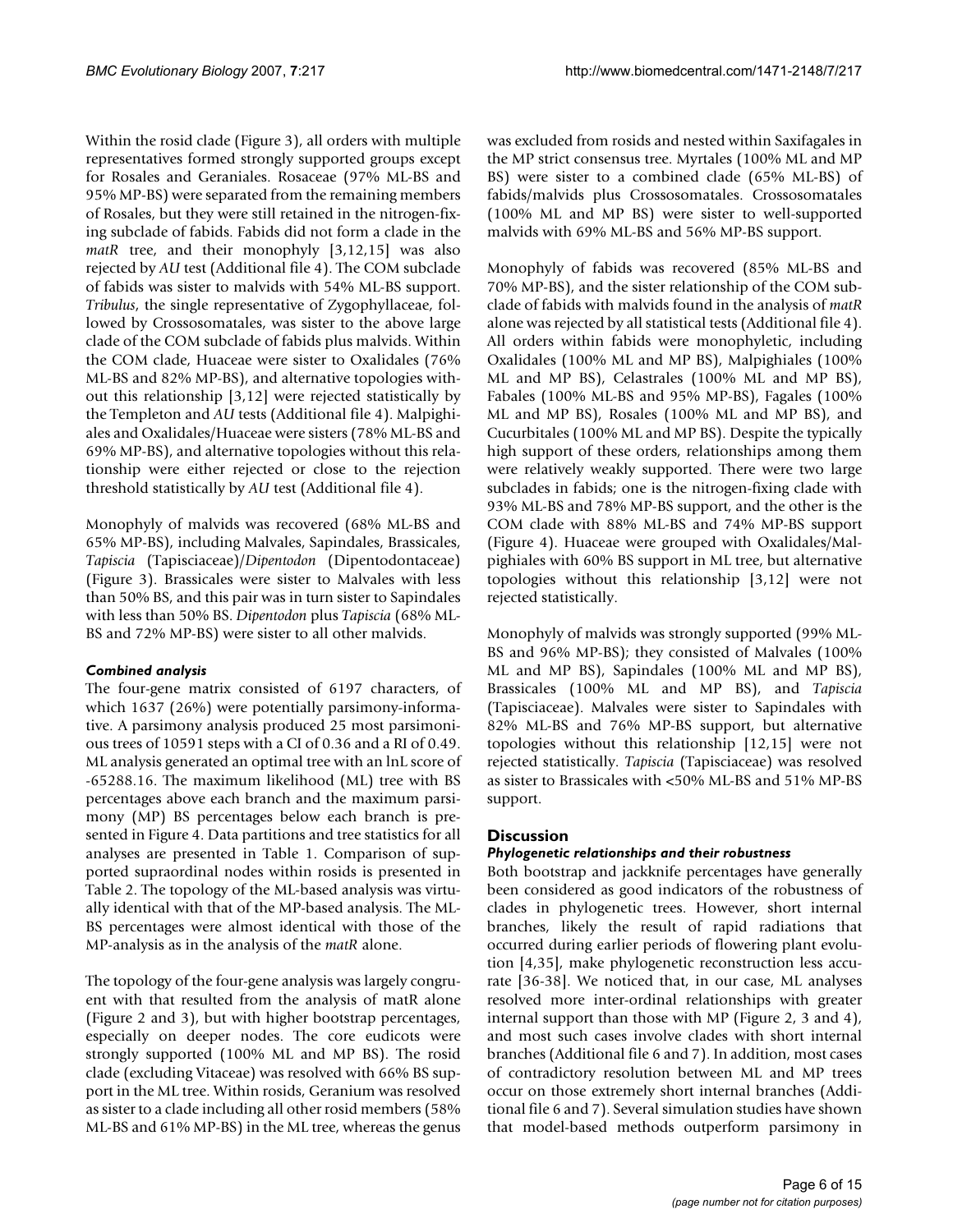

**ML tree from the combined four-gene matrix of** *matR***,** *rbcL***,** *atpB* **and 18S rDNA**. The numbers above branches are ML BS percentages >50, and those below are MP BS percentages >50. For nodes where ML and MP analyses differ in topology, only the ML BS percentages are shown; asterisks denote contradictory resolutions between ML tree and MP strict consensus of all shortest trees.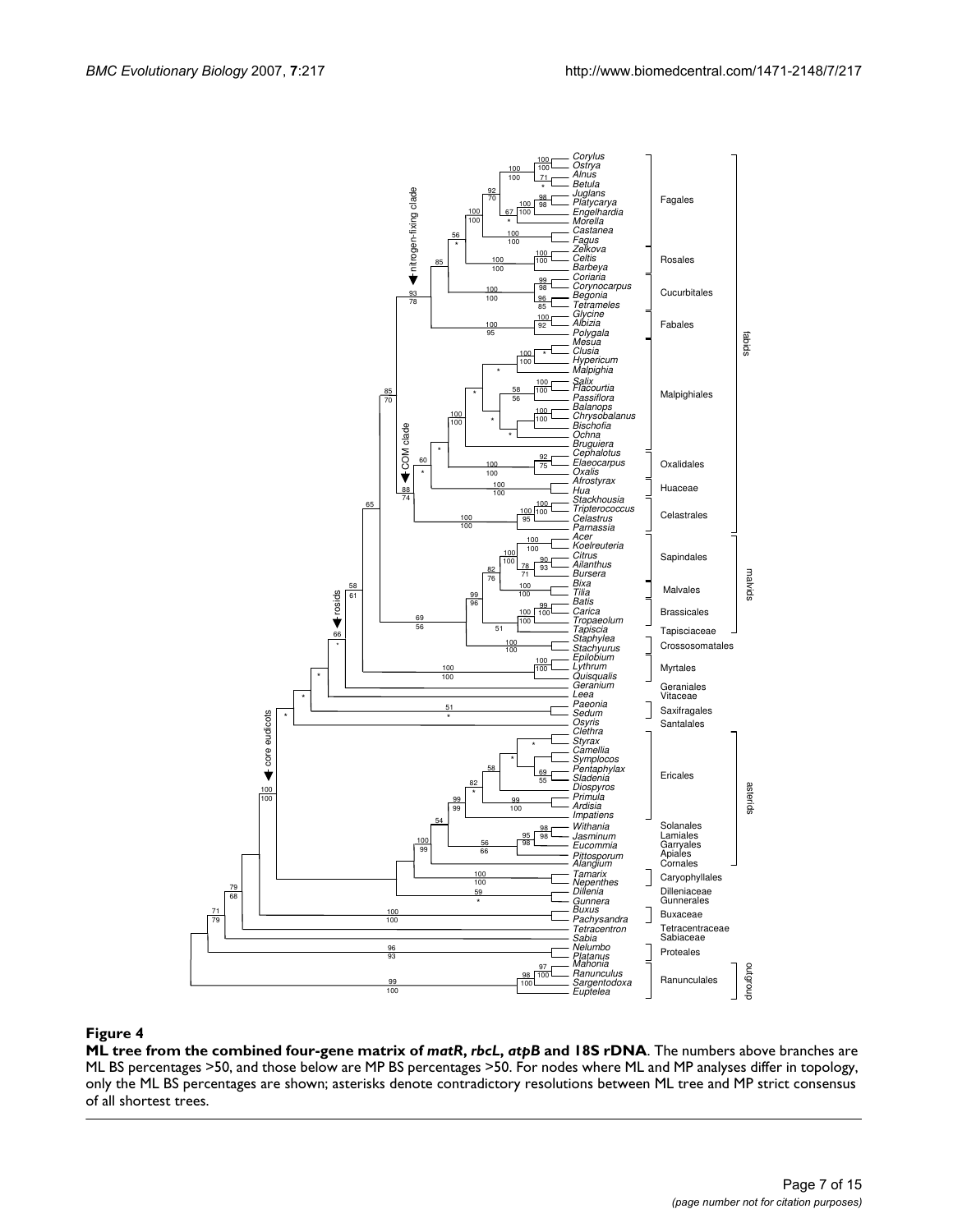| Data partition     | Character | CI   | <b>RI</b> | Variable Character | % variable<br>character | Pi   | % Pi | <b>Steps</b> | *Rate of change |
|--------------------|-----------|------|-----------|--------------------|-------------------------|------|------|--------------|-----------------|
| matR               | 1770      | 0.61 | 0.65      | 996                | 0.56                    | 508  | 0.29 | 2160         | 2.17            |
| rbcL               | 1395      | 0.28 | 0.46      | 595                | 0.43                    | 448  | 0.32 | 3567         | 5.99            |
| atpB               | 1371      | 0.31 | 0.49      | 600                | 0.44                    | 449  | 0.33 | 3124         | 5.21            |
| 18S rDNA           | 1661      | 0.36 | 0.50      | 418                | 0.25                    | 236  | 0.14 | 1545         | 3.70            |
| matK               | 1749      | 0.14 | 0.63      | 1221               | 0.70                    | 1083 | 0.62 | 20801        | 17.03           |
| rbcL-atpB          | 2766      | 0.29 | 0.47      | 1231               |                         | 897  | 0.32 | 6760         |                 |
| rbcL-atpB-matR     | 4536      | 0.36 | 0.50      | 2227               |                         | 1405 | 0.31 | 8998         |                 |
| rbcL-atpB-18S      | 4427      | 0.30 | 0.47      | 1648               |                         | 1132 | 0.26 | 8370         |                 |
| rbcL-atpB-18S-matR | 6197      | 0.36 | 0.49      | 2644               |                         | 1640 | 0.26 | 10604        |                 |

Pi, parsimony informative; CI, consistency index; RI, retention index.

\* Steps/variable characters [12].

reconstructing short branches located deep in the tree if saturation does not occur [39-41]. Therefore, our discussion will be based on the ML tree although in general terms the two methods produced highly similar estimates of overall relationships and support.

The topology of the *matR* tree shows similar relationships among major eudicot lineages as those based on plastid genes *rbcL*, *atpB* and *matK* in previous separate or combined analyses [12-15]. Clades occurring at basal nodes include Proteales, Trochodendraceae, Buxaceae, and Sabiaceae. Core eudicots are strongly supported and consist of Gunnerales, Dilleniaceae, Caryophyllales, Santalales, Saxifragales, rosids, and asterids. The four-gene data set did not resolve relationships among major eudicot clades, including the rosids, asterids, caryophyllids, Santalales, and Saxifragales. Most rosid orders are well supported in both *matR* and four-gene trees. These orders,

including their composition and phylogenetics have been discussed previously [4,42]. Here we mainly focus on higher-level relationships that are different and compare them with other recent studies. Some clades do not receive strong support, but they nevertheless warrant attention in future studies.

#### *Rosids*

The rosid clade (excluding Vitaceae) has been recovered with low to high bootstrap support in recent phylogenetic analyses of the angiosperms [3,12,15,43,44]. Low support for rosid clade was obtained in our four-gene analysis, and relatively short internal branch lengths were observed for the rosid node in both the *matR* and the four-gene trees (Additional file 6 and 7). Likewise, when we examine support for the rosid clade from the four single-gene matrices as well as various combinations of them we found that this clade was either not present or showed only low ML-

**Table 2: Comparison of the ML-BS percentages for supraordinal nodes within rosids in each of the analyses.**

| Node                               | matR | rbcL | atpB | 18S  | matK | rbcL/atpB | rbcL/atpB/matR | rbcL/atpB/18S | rbcL/atpB/18S/matR |
|------------------------------------|------|------|------|------|------|-----------|----------------|---------------|--------------------|
| Rosids (not including<br>Vitaceae) | $50$ | nr   | $50$ | nr   | 95   | $50$      | 72             | $50$          | 66                 |
| Geraniales/remaining<br>rosids     | nr   | $50$ | nr   | nr   | nr   | $50$      | nr             | $50$          | 55                 |
| Crossosomatales/malvids            | nr   | nr   | $50$ | nr   | nr   | 64        | 75             | $50$          | 61                 |
| fabids                             | nr   | 51   | nr   | nr   | 52   | 62        | 83             | 68            | 85                 |
| Nitrogen-fixing clade              | $50$ | $50$ | $50$ | nr   | $50$ | 74        | 99             | 68            | 92                 |
| Fagales/Rosales                    | nr   | $50$ | nr   | nr   | nr   | 56        | 53             | 51            | 58                 |
| Fagales/Rosales/<br>Cucurbitales   | 55   | <50  | nr   | nr   | nr   | nr        | 69             | 57            | 85                 |
| COM clade                          | 52   | $50$ | nr   | nr   | 60   | $50$      | 88             | $50$          | 88                 |
| Oxalidales/Huaceae                 | 76   | nr   | nr   | nr   | --   | nr        | nr             | nr            | nr                 |
| Malpighiales/Oxalidales            | 82   | nr   | nr   | $50$ | nr   | $50$      | 63             | $50$          | 59                 |
| malvids                            | 68   | 50   | $50$ | nr   | nr   | 90        | 100            | 87            | 99                 |
| Sapindales/Malvales                | $50$ | 69   | nr   | nr   | nr   | 81        | 83             | 84            | 82                 |
| <b>Brassicales/Malvales</b>        | nr   | nr   | $50$ | nr   | 89   | nr        | nr             | nr            | nr                 |

The node name is listed when it is resolved with >50% support (boldface) in any of these analyses. "nr" (not resolved) denotes unresolved node, whereas "--" refers to taxa/clade that not sampled. Data for *matK* are obtained from the MP-JK support in reference [15].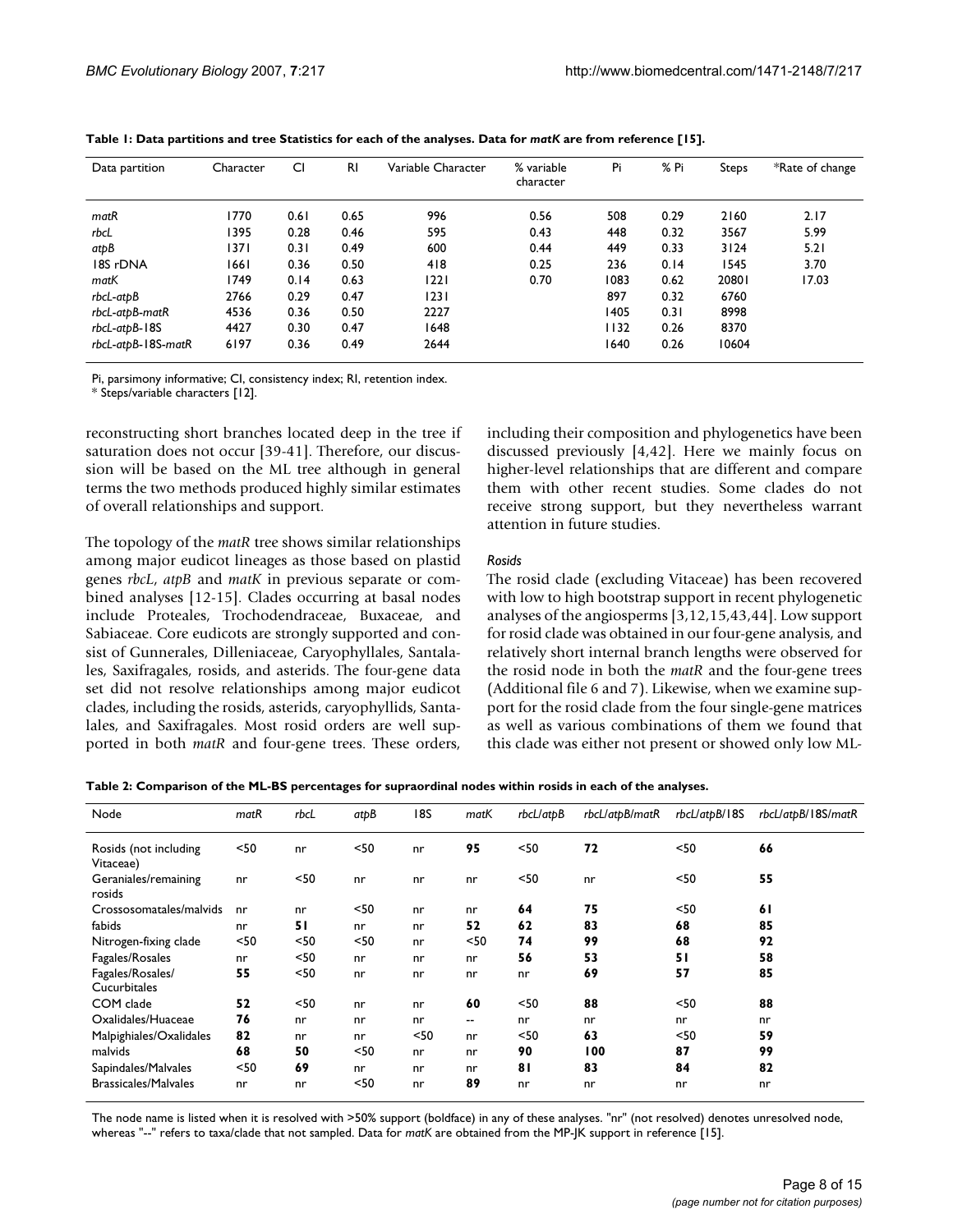BS support (Table 2), which is similar to some earlier studies [10,12,13]. Like three-gene analysis [3] and those of nearly complete plastid genomes [43,44], our fourgene analysis also showed that Vitaceae are sister to rosids, but received less than 50% ML-BS support.

#### *Geraniales, Myrtales and Crossosomatales*

Previous analyses have produced several positions for the representatives of these three orders but they have never received more than 50% JK or BS support. Therefore, they are still among the major higher-level questions within the rosids [4]. In this study, analysis of *matR* alone did not resolve their placements with greater than 50% bootstrap support, but the four-gene analysis did. In addition, it is also worth noting that Crossosomatales were resolved as a sister to a larger clade, including the COM subclade of fabids and malvids, with slightly less than 50% bootstrap support in the analysis of *matR* alone (results not shown). There are two morphological characters supporting the position obtained for Crossosomatales in this analysis: (1) arillate seeds are conspicuous in the COM clade of fabids, and they are also present in malvids and Crossosomatales although less prominent in the last two clades [20]; (2) free carpels in which the upper part is postgenitally united at anthesis, which appear to be restricted to Malvales and Sapindales of malvids, some Crossosomatales, and Saxifragales [20,45,46]. Therefore, we suggest that Crossosomatales may belong to malvids or a larger clade including the COM subclade of fabids and malvids.

## *Fabids*

This large clade includes Malpighiales, Oxalidales, Zygophyllaceae, Celastrales, Cucurbitales, Fagales, Fabales, and Rosales. Our four-gene analysis recovered this clade with moderate BS support, similar to the three-gene analysis of Soltis et al. [3]. However, our analysis of *matR* alone did not recover fabids as a clade, and their monophyly is also rejected by the *AU* test. Instead, an additional sister relationship between the COM subclade of fabids and malvids was recognized, albeit with low ML-BS support. This conflicting resolution may arise from a different history or evolutionary phenomena for *matR* than the other partitions. Support for fabids primarily comes from the two plastid (*rbcL* and *atpB*) and nuclear genes (18S rDNA; Table 2), although addition of *matR* improved resolution within fabids. We note that a sister relationship of the COM subclade of fabids and malvids was moderately supported by floral structural features, but there was only weak support for the fabids from reproductive features [20], particularly an inner integument that is thicker than the outer at the time of fertilization. Other supporting characters [20] include: (1) contorted petals, (2) a tendency towards polystemony, (3) a tendency towards polycarpelly, and (4) integuments often free from each other and from the nucellus; none of these are particularly robust (most are tendencies). Thus, the deepest split within rosids might be between the nitrogen-fixing clade and a large clade including malvids, the COM subclade of fabids, Crossosomatales and Zygophyllaceae (Figure 3), as suggested by Endress and Matthews [20], not between fabids and malvids. It is obvious that more molecular data from all three genomes will be required to further assess whether this novel relationship is locus-specific or general. Our four-gene analysis also identified a larger assemblage of orders with low BS support including fabids, malvids and Crossosomatales, which constitutes the core part of rosids.

There are two major subclades within fabids, the nitrogenfixing clade [19] and the COM clade [20]. Our four-gene analysis is basically in agreement with those based on three genes [3] but obtains higher support for these two subclades. Within the nitrogen-fixing clade, the sister relationship of Cucurbitales and Fagales was supported in various analyses [3,47]; however, our four-gene analysis does not recognize their sister relationship. In contrast, the sister relationship of Fagales and Rosales was weakly supported in the ML tree, and then they grouped with Cucurbitales to form a larger clade with moderate ML-BS support. These three orders each contain actinorhizal plants with roots nodulated by strains of *Frankia* [48]. Previous molecular analyses have recognized these actinorhizal plants as a clade [47,49], but the taxonomic sampling in these analyses seems to be inadequate for evaluating their relationships. Our results support the hypothesis that the actinorhizal plants originated separately from Fabaceae and Ulmaceae, which are nodulated by rhizobial bacteria [4,19].

In the COM clade, Celastrales have been resolved as sister to Oxalidales in previous studies [9,15,31]. In a more recent multi-gene analysis, Celastrales were recognized as sister to Malpighiales with high JK support [21], consistent with the result of Chase et al. [9]. In our analysis of the *matR* alone, Malpighiales and Oxalidales appeared as sister groups, consistent with several previous analyses [3,12,14], but with apparently higher support; in our fourgene ML tree, they were also resolved as sister groups, but with a decreasing BS support, indicating this signal is primarily derived from the *matR* gene (Table 2); alternatively, the weaker support could be the result of sparser sampling in the four-gene analysis. Analysis of the *matR* matrix placed Huaceae as sister to Oxalidales with moderate support, in agreement with other recent results [4,21,22], whereas our four-gene analysis demonstrates different resolutions between MP and ML trees: the MP analysis resolves Huaceae as sister to Celastrales with <50% BS support, whereas the ML analysis recognizes Huaceae as sister to Oxalidales plus Malpighiales with low BS support.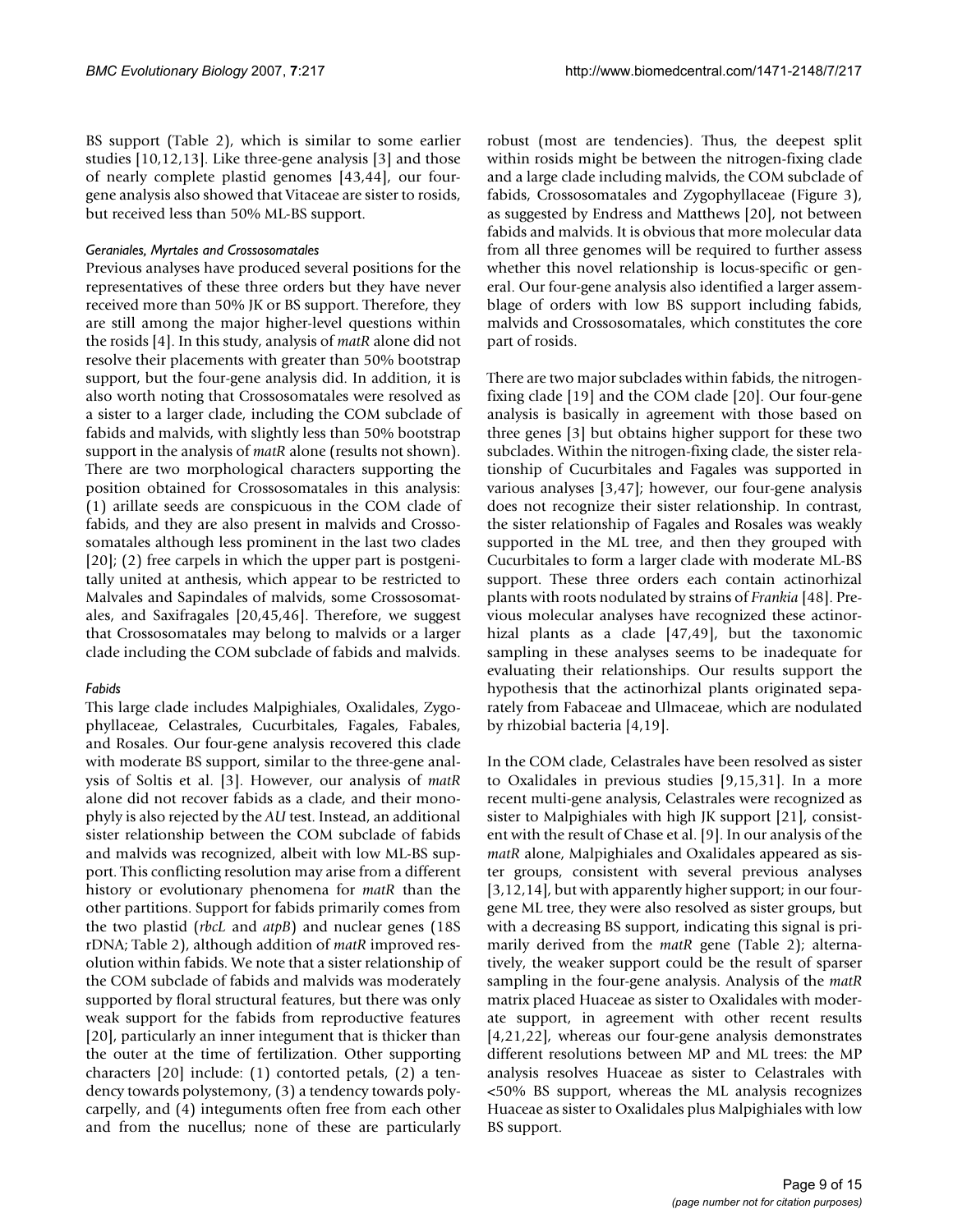Malpighiales are a large order including more than 30 families [1], and they have received strong support in previous analyses [3,12,15]. Some families of Dilleniidae sensu Cronquist [5], such as Ochnaceae, Clusiaceae, Violaceae, Passifloraceae, Salicaceae and Flacourtiaceae are included in Malpighiales. In the *matR* tree, Salicaceae s.l. (including some former Flacourtiaceae [50]) form a strongly supported clade (BS 100%); *Caryocar* of Caryocaraceae and *Drypetes* of Putranjivaceae form a weakly supported clade (55% MP-BS). *Balanops*, the only genus of Balanopaceae, was previously supposed to be related to Fagales because of similar pollen and a cupule-like structure [5]. The *matR* analyses support a position of Balanopaceae in Malpighiales, in agreement with the results of the three-gene analysis [3] and the recent morphologybased study [51].

#### *Malvids*

Both *matR* alone and the four-gene combined analyses resolve malvids as a monophyletic clade, as has been found in other analyses [3,12,15,30]. In our analysis of *matR* alone, *Dipentodon* (Dipentodontaceae), with uncertain position in APG (2003) [1], was resolved as sister to *Tapiscia* (Tapisciaceae) with low support, which is consistent with another recent analysis [30]. Our analysis of *matR* alone did not resolve relationships of Malvales, Brassicales and Sapindales with greater than 50% BS support, but in our four-gene analysis, the sister-group relationship of Malvales and Sapindales received a moderate BS support, in agreement with the result (51% MP-JK) of threegene analysis of Soltis et al. [3] and the result (89% MP-BS) of four-gene analysis of Nickrent et al. [31]. Malvales and Sapindales share two morphological characters, i.e., "a tendency towards the presence of several (more than two) meiocytes in an ovule and elaborate apocarpy" [20].

#### *Potential of matR in large-scale phylogenetic studies*

Our analysis of *matR* alone produced a tree highly congruent with previous studies of single and multiple genes [3,12,15]. In particular, the main contribution of the *matR* data appears to be for estimating support of orders. When supraordinal relationships within the rosid clade are compared on the basis of individual genes, *matR* data resolves more nodes with ML-BS support >50% than *rbcL*, *atpB* or 18S rDNA (length corrected) and is similar to *matK* alone and *rbcL*-*atpB* combined (Table 2). In addition, when *matR* is combined with *rbcL*-*atpB* or *rbcL*-*atpB*-18S rDNA data, additional supraordinal relationships with BS support >50% occur (Table 2). This indicates that mitochondrial *matR* is suitable for reconstructing angiosperm phylogeny at higher levels.

The *matR* gene exhibits two outstanding evolutionary features, a slow rate of evolution and relaxed selection (Figure 1c). For phylogenetic analyses in general, genes that evolve relatively slowly are likely to contain fewer homoplasious substitutions, but then are also expected to have fewer informative sites. Obviously, slowly evolving *matR* should provide less phylogenetic information than plastid genes like *rbcL* and *atpB*, and this should affect its resolving power on short internal branches due to the reduction of phylogenetic signal [36,52]. However, this reduction is at least partially offset by relaxed evolutionary constraints, which leads to more nonsynonymous substitution sites at otherwise conservative first and second codon positions. As a result, the *matR* data has more variable characters and parsimony-informative sites (Pi) compared to the other three genes (length corrected) (Table 1). Although both *matR* and plastid *matK* have experienced a relaxed evolutionary history [15], *matR* (Table 1) provides a significantly higher consistency index (CI) and slightly higher retention index (RI) than significantly more rapidly evolving *matK* [[15], and references therein].

## **Conclusion**

Analyses of *matR* sequences alone or combined with atpB, rbcL, and 18S rDNA have provided new insights into several deep relationships among rosid lineages, albeit with low support, including the grouping of malvids and COM subclade of fabids from single *matR* gene analysis, and the placements of Geraniales, Myrtales and Crossosomatales from the combined four-gene analysis. At ordinal and deeper nodes, *matR* provides many informative sites with less homoplasy, which makes it suitable in higher-level angiosperm phylogenetics. Mitochondrial *matR* sequences have produced a different topology when combined with plastid and nuclear sequences, and therefore, more genes from the mitochondrial genome should be used in combination with plastid and nuclear genes to further investigate the results presented here, although there are major problems to be overcome with transfers of some gene to the nuclear genome and unusual patterns of molecular evolution for some mitochondrial genes, such as atp1 and coxI, used in monocot phylogenetics [53].

## **Methods**

#### *Taxon sampling*

For this study, a total of 174 *matR* sequences representing 118 families of eudicots and 72 families of rosids, with representatives from 59% of fabid families and 41% of malvid families [1] were included. Of them, 93 *matR* sequences were newly generated. Vouchers are deposited in either the herbarium of the Institute of Botany, Chinese Academy of Sciences, Beijing, People's Republic of China (PE), or the Herbarium, Royal Botanic Gardens, Kew, UK (K). In addition to the 174-taxon *matR* matrix, we also analyzed a smaller four-gene combined matrix by combining the *matR* sequences with previously published sequences of *rbcL*, *atpB*, and 18S rDNA available from GenBank. The combined dataset consisted of 91 taxa.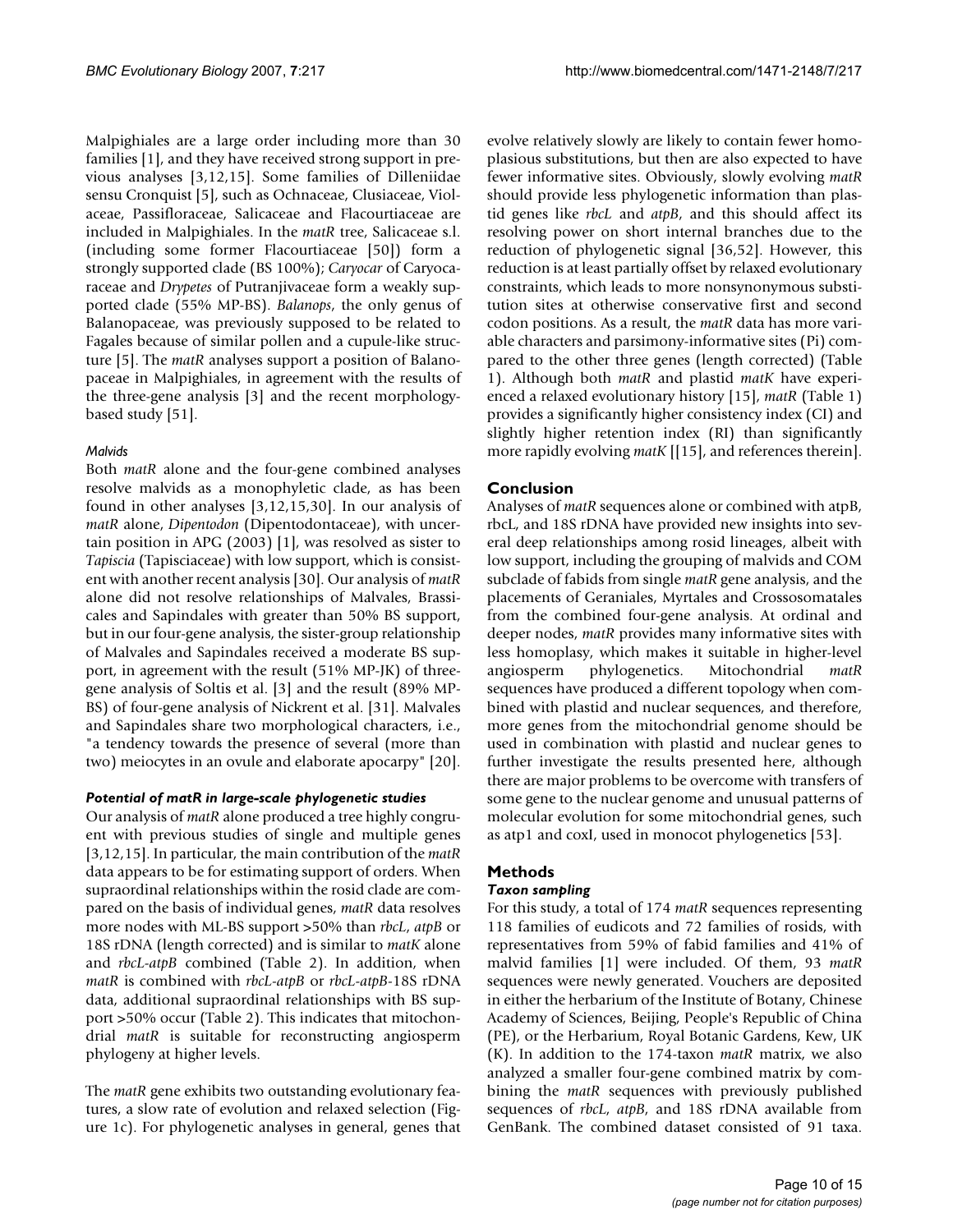When possible, the same species was used for all four genes. The taxa and collection information have been listed in Additional file 1

#### *DNA extraction and sequencing*

For each of the 93 specimens newly sequenced for *matR*, fresh leaves were frozen or dried in silica gel [54]. Total genomic DNAs were isolated following procedures described in [55]. The primers *matR* 26F (5' GACCGCT-NACAGTAGTTCT 3') and *matR* 1858R (5' TGCTTGT-GGGCYRGGGTGAA 3') were used for both PCR amplification and sequencing. Two additional internal primers, matR 879F (5' ACTAGTTATCAGGTCAGAGA 3') and matR 1002R (5' CACCCACGATTCCCAGTAGT 3'), were also used in sequencing. These internal primers are not universal for all sampled taxa, and therefore, two additional sequencing primers were designed, *matR*-F3 (5' GGACACACCTGCGCGGATTA 3') and *matR*-R3 (5' ATCTAGGATAGGCRGCCAACC 3').

PCR was performed using a Perkin Elmer 9600 thermocycler (Norwalk, Connecticut, USA). PCR products were purified using Wizard PCR purification (Promega, Madison, Wisconsin, USA). Sequencing reactions were performed using the PRISM Dye Terminator Cycle Sequencing Ready Reaction Kit (Applied Biosystems, Inc., ABI, Foster City, California, USA), and the products were analyzed using an ABI 377 DNA sequencer, all following the manufacturer's protocols.

#### *Alignment and Data matrix*

The174 *matR* sequences were first aligned at the amino acid level using Clustal X [56], and then the corresponding DNA sequence alignment was constructed according to the protein sequence alignment using PAL2NAL program [57], followed by some manual adjustment. The smaller combined data matrix with 91 taxa was constructed by combining newly generated *matR* sequences with sequences of the three other genes from GenBank. The three protein-coding genes (*matR*, *rbcL* and *atpB*) used in combined matrix were aligned independently with the same procedure as described above. For 18S rDNA, some ambiguous regions were excluded because positional homology could not be established; a total of 61 ambiguously aligned positions were excluded. Autapomorphic insertions and ends of sequences were removed from each alignment. Alignments are available on TreeBASE [58] under M3533 and M3534.

#### *Phylogenetic analyses*

The 174-taxon *matR* matrix and the four-gene combined matrix with 91 taxa were analyzed with maximum parsimony (MP) and maximum likelihood (ML) methods. Ranunculales were designed as outgroup based on topologies of the eudicots in previous large-scale angiosperm

studies [3,9,12,13,59]. Equally weighted MP analysis was performed in PAUP\* v4.0b10 [60] using 1,000 random replicates of tree-bisection-reconnection (TBR) heuristic searches with a maximum of 1,000 trees held per TBR search. Robustness of clades under MP analysis was evaluated by non-parametric bootstrap using 500 pseudo-replicates with 100 random additions per replicate. For ML analyses, the optimal model and parameters were determined using the hierarchical likelihood ratio tests (hLRTs) as implemented in Modeltest v.3.6 [61], and analyses were implemented in PHYML v.2.4.4 [62] under GTR+Γ model for 174-taxon *matR* matrix and GTR+I+Γ for four-gene combined matrix with all parameters for each data matrix (Additional file 2). Support was estimated by non-parametric bootstrap using 1000 replicates. We used the following descriptions and ranges in the text for describing bootstrap (BS) support in ML and MP analysis: low, up to 75%; moderate, 76–85%; high, 86–100% [63].

Several potential data partitions in the combined matrix were analyzed to compare their phylogenetic signal and contribution to results. These data partitions include each of the four genes, plastid genes (*rbcL*-*atpB*), plastid plus mitochondrial gene (*rbcL*-*atpB*-*matR*), plastid plus nuclear genes (*rbcL*-*atpB*-18S), and plastid plus mitochondrial plus nuclear genes (*rbcL*-*atpB*-18S-*matR*). The optimal models and parameters were derived from each partition (Additional file 2). In addition, analyses based on the three-codon positions in *matR* were also conducted on 174-taxon *matR* matrix to compare variation and phylogenetic signal.

To assess alternative phylogenetic hypotheses, we employed the Templeton [64] and winning-site [65] tests as implemented in PAUP\* v4.0b10 under MP, and the Shimodaira-Hasegawa (SH) [66] and approximately unbiased (AU) [67] tests under ML as implemented in CONSEL [68]. Constraint trees of alternative topologies were generated using MacClade v4.06 [69]Additional file 5.

#### *Sequence variability and pattern of molecular evolution*

We used PAUP<sup>\*</sup> v4.0b10 [60] to analyze homogeneity of nucleotide composition, transition/transversion ratios and saturation. PAML v3.15 [70] and MEGA v 3.1 [71] were used to calculate synonymous substitutions per synonymous site (dS) and nonsynonymous substitutions per nonsynonymous site (dN) for each gene. We compared the dS and dN values among three protein-coding genes (*matR*, *rbcL* and *atpB*) to test for differences in rates and constraints. Such estimation was also performed for different domains in *matR* to evaluate the distribution of the variation. We plotted uncorrected pairwise sequence divergence distances against corresponding dS and dN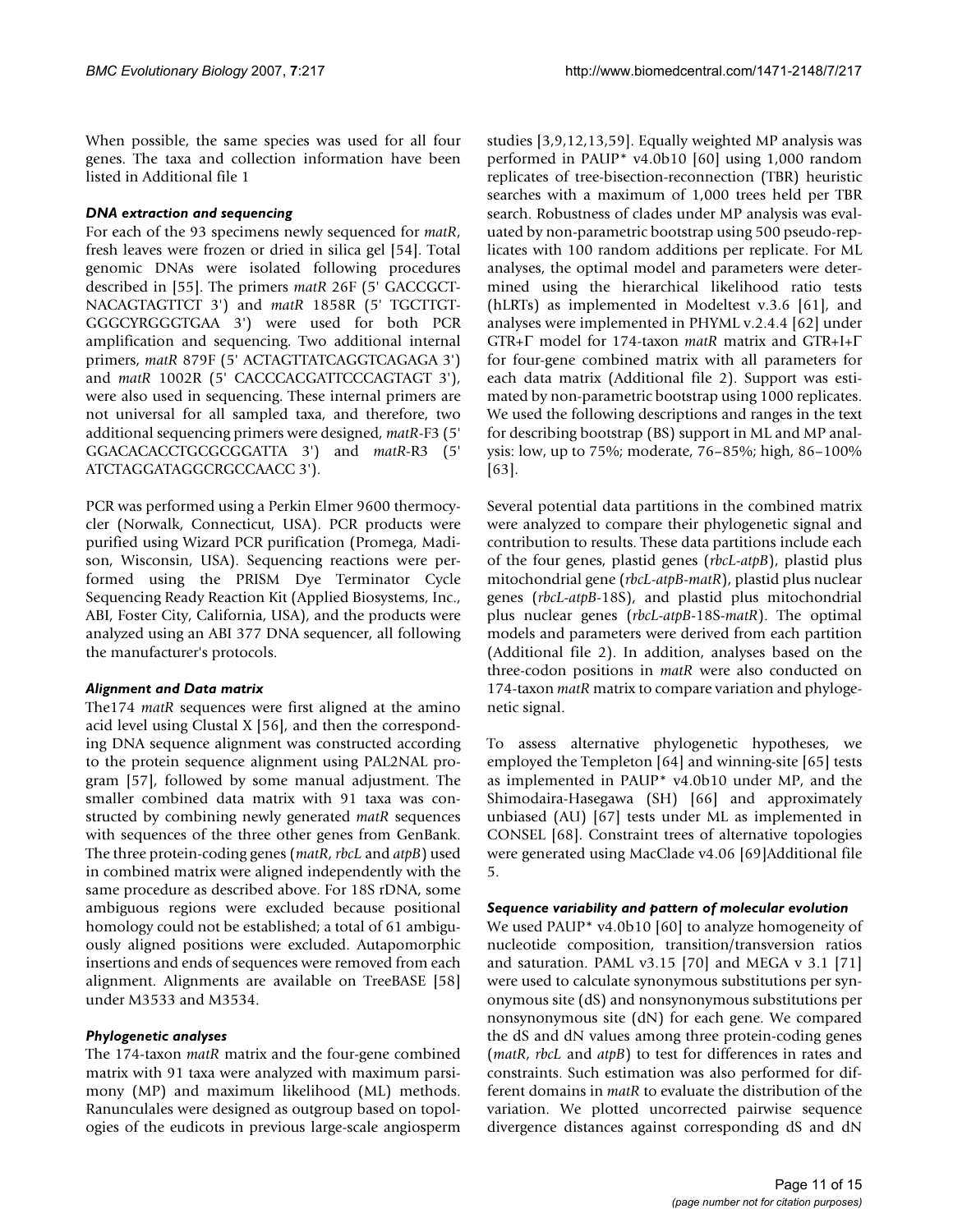values to test change in lineage-specific selection pressure. If some lineages experienced more relaxed or rigorous selection than others in the light of divergence distances, the dN value should reveal a poor linear fit than dS value. Use of nonsynonymous substitutions with lineage-specific selection pressure change could lead to incorrect phylogenetic inference [72].

Sites of C to U RNA-editing in *matR* have been identified experimentally in several angiosperm species [73-76]. Although previous small-scale studies revealed no significant differences in phylogenetic inference between including and excluding RNA-edited sites [34,77], it may be necessary to test for this effect on phylogeny estimation when a large-scale analysis is conducted because these sites are not always conserved among species [76]. In addition, processed paralogs, which may disrupt phylogeny estimation if they are jointly analyzed with vertically transferred DNA [34], can be also detected if a given sequence is relatively free from RNA editing. We used PREP-Mt program [78] with cutoff value of 0.6 for predicting RNA-editing sites in the 174-*matR* sequences. The resulting data matrix (TreeBASE: M3532) was analyzed and compared with original data matrix to examine effects of RNA editing.

## **List of abbreviations**

*atpB* – ATP synthase beta subunit, plastid gene

BS – bootstrap

dN – Number of nonsynonymous substitutions per nonsynonymous site

dS – Number of synonymous substitutions per synonymous site

GTR – general time reversible model (a model of DNA sequence evolution)

I + Γ – invariant sites plus gamma distribution

JK – jackknife

*matK* – plastid maturase K gene

*matR* – mitochondrial maturase R gene

ML – maximum likelihood

MP – maximum parsimony

mtDNA – mitochondrial DNA.

*rbcL* – ribulose bisphosphate carboxylase/oxygenase, large subunit, plastid gene

TBR – tree bisection-reconnection branch swapping

## **Authors' contributions**

XYZ carried out all data analyses, and wrote several sections of this manuscript; MWC, YLQ, DLD, and JHL revised several versions of this manuscript; HZK assisted with analyses and alignment of DNA sequences for phylogenetic analyses; ZDC designed the study, conducted field sampling, generated DNA sequences, and wrote several sections. All authors read and commented on drafts of the manuscript and approved the final manuscript.

## **Additional material**

#### **Additional file 1**

*Taxon sampling for the mitochondrial matRand combined data sets. The MS Excel file provides taxon sampling of the matR gene and GenBank accession numbers for matR alone and four-gene data sets. Entries in red denote the taxa newly sequenced for matR in this study.* Click here for file [\[http://www.biomedcentral.com/content/supplementary/1471-](http://www.biomedcentral.com/content/supplementary/1471-2148-7-217-S1.xls)

2148-7-217-S1.xls]

## **Additional file 2**

*Best-fit models and parameters for ML analyses. An MS Excel file gives optimal models and parameters determined in ModelTest for matR-174 taxon and several data partitions in 91-taxon four-gene matrix using hierarchical likelihood ratio tests (hLRTs).* Click here for file

[\[http://www.biomedcentral.com/content/supplementary/1471-](http://www.biomedcentral.com/content/supplementary/1471-2148-7-217-S2.xls) 2148-7-217-S2.xls]

## **Additional file 3**

*Characteristics of the three codon positions in matR. An MS Excel file gives statistics for the three-codon positions in matR. Values are based on the one of shortest trees found in 174-taxon matrix of matR. Pi, parsimony informative; CI, consistency index; RI, retention index; RC, rescaled consistency index.*

Click here for file [\[http://www.biomedcentral.com/content/supplementary/1471-](http://www.biomedcentral.com/content/supplementary/1471-2148-7-217-S3.xls) 2148-7-217-S3.xls]

## **Additional file 4**

*Maximum parsimony and maximum likelihood statistical tests of alternative topologies. An MS Excel file contains results of statistical tests, the Templeton and Winning-site tests for parsimony topologies, and the approximately unbiased (AU), and Shimodaira-Hasegawa (SH) tests for maximum likelihood topologies. Numbers in parentheses indicate the source of alternative topologies. Asterisks denote significance differences at P < 0.05 in column 4, 5, and 7. Alternative topologies are presented in Additional file 5.* Click here for file

[\[http://www.biomedcentral.com/content/supplementary/1471-](http://www.biomedcentral.com/content/supplementary/1471-2148-7-217-S4.xls) 2148-7-217-S4.xls]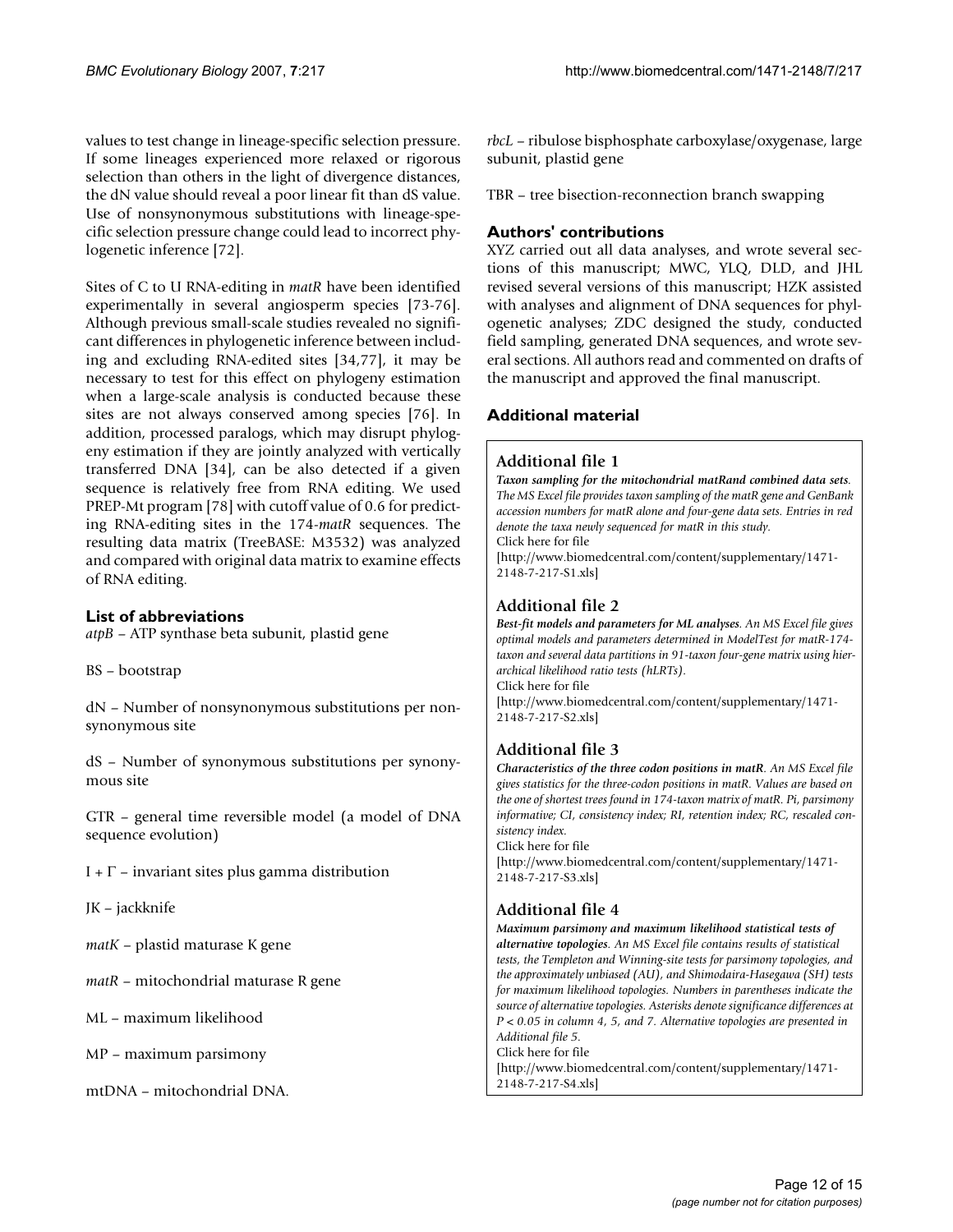## **Additional file 5**

*The alternative topologies used in statistical tests. An MS Word file contains alternative topology files. Alternative topologies were generated using MacClade v4.06.*

Click here for file

[\[http://www.biomedcentral.com/content/supplementary/1471-](http://www.biomedcentral.com/content/supplementary/1471-2148-7-217-S5.doc) 2148-7-217-S5.doc]

## **Additional file 6**

*ML tree with branch lengths from the 174-taxon matrix of matR. A single tree with branch lengths proportional to the amount of change from the maximum likelihood (ML) analysis of the mitochondrial matR gene with 174 taxa using the GTR+*Γ *model, showing the pattern of long and short branches that occurs repeatedly in flowering plants. Asterisks denote contradictory resolutions between ML tree and MP strict consensus of all shortest trees.*

Click here for file

[\[http://www.biomedcentral.com/content/supplementary/1471-](http://www.biomedcentral.com/content/supplementary/1471-2148-7-217-S6.pdf) 2148-7-217-S6.pdf]

# **Additional file 7**

*ML tree with branch lengths from the four-gene matrix. A single tree with branch lengths proportional to the amount of change from the maximum likelihood (ML) analysis of the four-gene matrix of matR,* rbcL*,*  atpB *and 18S rDNA using GTR+I+*Γ *model showing the pattern of long and short branches that occurs repeatedly in flowering plants. Asterisks denote contradictory resolutions between ML tree and MP strict consensus of all shortest trees.*

Click here for file

[\[http://www.biomedcentral.com/content/supplementary/1471-](http://www.biomedcentral.com/content/supplementary/1471-2148-7-217-S7.pdf) 2148-7-217-S7.pdf]

## **Additional file 8**

*ML tree from the predicted 174-taxon matrix of matR. The sites of C to U RNA-editing in matR are predicted using PREP-Mt program [75] with cutoff value of 0.6 for predicting RNA-editing sites in the 174-matR sequences. The resulting data matrix is analyzed using ML (GTR+*<sup>Γ</sup> *model).*

Click here for file

[\[http://www.biomedcentral.com/content/supplementary/1471-](http://www.biomedcentral.com/content/supplementary/1471-2148-7-217-S8.pdf) 2148-7-217-S8.pdf]

## **Acknowledgements**

The authors thank Min Feng, De-Yuan Hong, Ya-Ping Hong, Cha-Cha Huang, Xiao-Hua Jin, Qing-Jun Li, Zhen-Yu Li, Ya-Ling Peng, Qing-Feng Wang, Ke-Xue Xu, Jun-Bo Yang, Dao-Yuan Zhang, Shu-Ren Zhang, Cheng-Wu Zhou and Wei Wang for their help in the field work or providing plant tissue for this study; Cha-Cha Huang, and Jeffrey Joseph for their lab assistance. This research was supported by National Basic Research Program of China (973 Program no. 2007CB411600), Natural Science Foundation of China grant (30121003 and 39970057), Chinese Academy of Sciences (KSCX2-YW-R-136), Royal Botanic Gardens, Kew, and a Sino-U.K. international collaboration project.

#### **References**

APG: An update of the Angiosperm Phylogeny Group classi**fication for the orders and families of flowering plants: APG II.** *Botanical Journal of the Linnean Society* 2003, **141:**399-436.

- 2. Nandi OI, Chase MW, Endress PK: **A combined cladistic analysis of angiosperms using** *rbcL* **and non-molecular data sets.** *Annals of the Missouri Botanical Garden* 1998, **85:**137-212.
- 3. Soltis DE, Soltis PS, Chase MW, Mort ME, Albach DC, Zanis M, Savolainen V, Hahn WH, Hoot SB, Fay MF, Axtell M, Swensen SM, Prince LM, Kress WJ, Nixon KC, Farris JS: **Angiosperm phylogeny inferred from 18S rDNA,** *rbcL***, and** *atpB* **sequences.** *Botanical Journal of the Linnean Society* 2000, **133:**381-461.
- Soltis DE, Soltis PS, Endress PK, Chase MW: Phylogeny and evolu**tion of angiosperms.** Sunderland, Massachusetts: Sinauer Associates, Inc. Publishers; 2005.
- 5. Cronquist A: **[The evolution and classification of flowering](http://www.ncbi.nlm.nih.gov/entrez/query.fcgi?cmd=Retrieve&db=PubMed&dopt=Abstract&list_uids=3285657) [plants.](http://www.ncbi.nlm.nih.gov/entrez/query.fcgi?cmd=Retrieve&db=PubMed&dopt=Abstract&list_uids=3285657)** 2nd edition. New York: Columbia University Press; 1988.
- 6. Takhtajan A: **Diversity and classification of flowering plants.** New York: Columbia University Press; 1997.
- 7. Crane PR, Blackmore S: **Evolution, systematics, and fossil history of the Hamamelidae. Vol. 2: "Higher" Hamamelidae. Systematics Association Special Vol. No. 40B.** Oxford, UK: Clarendon Press; 1989.
- 8. Hufford L: **Rosidae and their relationships to other nonmagnoliid dicotyledons: a phylogenetic analysis using morphological and chemical data.** *Annals of the Missouri Botanical Garden* 1992, **79:**218-248.
- 9. Chase MW, Soltis DE, Olmstead RG, Morgan D, Les DH, Mishler BD, Duvall MR, Price RA, Hills HG, Qiu YL, Kron KA, Rettig JH, Conti E, Palmer JD, Manhart JR, Sytsma KJ, Michaels HJ, Kress WJ, Karol KG, Clark WD, Hedren M, Gaut BS, Jansen RK, Kim KJ, Wimpee CF, Smith JF, Furnier GR, Strauss SH, Xiang QY, Plunkett GM, Soltis PS, Swensen SM, Williams SE, Gadek PA, Quinn CJ, Eguiarte LE, Golenberg E, Learn GH, Graham SW, Barrett SCH, Dayanandan S, Albert VA: **Phylogenetics of seed plants: an analysis of nucleotide sequences from the plastid gene** *rbcL***.** *Annals of the Missouri Botanical Garden* 1993, **80:**528-580.
- 10. Soltis DE, Soltis PS, Nickrent DL, Johnson LA, Hahn WJ, Hoot SB, Sweere JA, Kuzoff RK, Kron KA, Chase MW, Swensen SM, Zimmer EA, Chaw SM, Gillespie LJ, Kress WJ, Sytsma KJ: **Angiosperm phylogeny inferred from 18S ribosomal DNA sequences.** *Annals of the Missouri Botanical Garden* 1997, **84:**1-49.
- 11. Magallón S, Crane PR, Herendeen PS: **Phylogenetic pattern, diversity, and diversification of eudicots.** *Annals of the Missouri Botanical Garden* 1999, **86:**297-372.
- 12. Savolainen V, Chase MW, Hoot SB, Morton CM, Soltis DE, Bayer C, Fay MF, de Bruijn AY, Sullivan S, Qiu YL: **Phylogenetics of flowering plants based on combined analysis of plastid** *atpB* **and** *rbcL* **[gene sequences.](http://www.ncbi.nlm.nih.gov/entrez/query.fcgi?cmd=Retrieve&db=PubMed&dopt=Abstract&list_uids=12118410)** *Systematic Biology* 2000, **49:**306-362.
- Savolainen V, Fay MF, Albach DC, Backlund A, van der Bank M, Cameron KM, Johnson SA, Lledó MD, Pintaud JC, Powell M, Sheahan MC, Soltis DE, Soltis PS, Weston P, Whitten WM, Wurdack KJ, Chase MW: **Phylogeny of the eudicots: A nearly complete familial analysis based on** *rbcL* **gene sequences.** *Kew Bulletin* 2000, **55:**257-309.
- 14. Soltis DE, Senters AE, Zanis MJ, Kim S, Thompson JD, Soltis PS, De Craene LPR, Endress PK, Farris JS: **Gunnerales are sister to other core eudicots: Implications for the evolution of pentamery.** *American Journal of Botany* 2003, **90:**461-470.
- 15. Hilu KW, Borsch T, Muller K, Soltis DE, Soltis PS, Savolainen V, Chase MW, Powell MP, Alice LA, Evans R, Sauquet H, Neinhuis C, Slotta TAB, Rohwer JG, Campbell CS, Chatrou LW: **Angiosperm phylogeny based on** *matK* **sequence information.** *American Journal of Botany* 2003, **90:**1758-1776.
- 16. Albach DC, Soltis PS, Soltis DE, Olmstead RG: **Phylogenetic analysis of the Asteridae based on sequences of four genes.** *Annals of the Missouri Botanical Garden* 2001, **88:**163-212.
- 17. Bremer B, Bremer K, Heidari N, Erixon P, Olmstead RG, Anderberg AA, Källersjö M, Barkhordarian E: **Phylogenetics of asterids based on 3 coding and 3 non-coding chloroplast DNA markers and the utility of non-coding DNA at higher taxonomical levels.** *Molecular Phylogenetics and Evolution* 2002, **24:**274-301.
- 18. Olmstead R, Kim K-J, Jansen RK, Wagstaff SJ: **The phylogeny of the Asteridae sensu lato based on chloroplast** *ndhF* **gene sequences.** *Molecular Phylogenetics and Evolution* 2000, **16:**96-112.
- 19. Soltis DE, Soltis PS, Morgan DR, Swensen SM, Mullin BC, Dowd JM, Martin PG: **[Chloroplast gene sequence data suggest a single](http://www.ncbi.nlm.nih.gov/entrez/query.fcgi?cmd=Retrieve&db=PubMed&dopt=Abstract&list_uids=7708699) [origin of the predisposition for symbiotic nitrogen fixation in](http://www.ncbi.nlm.nih.gov/entrez/query.fcgi?cmd=Retrieve&db=PubMed&dopt=Abstract&list_uids=7708699) [angiosperms.](http://www.ncbi.nlm.nih.gov/entrez/query.fcgi?cmd=Retrieve&db=PubMed&dopt=Abstract&list_uids=7708699)** *Proceedings of the National Academy of Sciences of the United States of America* 1995, **92:**2647-2651.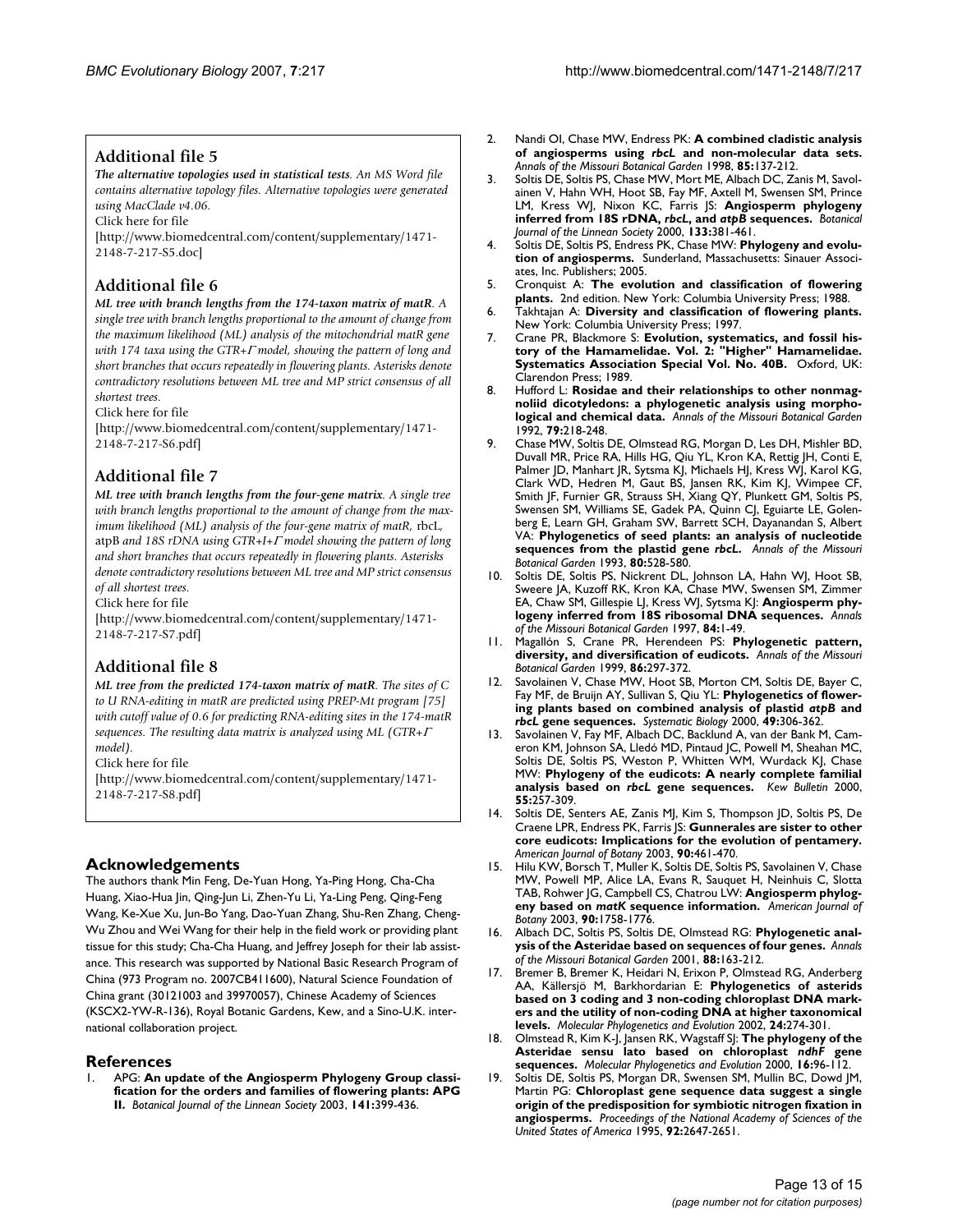- 20. Endress PK, Matthews ML: **First steps towards a floral structural characterization of the major rosid subclades.** *Plant Systematics and Evolution* 2006, **260:**223-251.
- 21. Zhang LB, Simmons MP: **Phylogeny and delimitation of the Celastrales inferred from nuclear and plastid genes.** *Systematic Botany* 2006, **31:**122-137.
- 22. Davis CC, Wurdack KJ: **[Host-to-parasite gene transfer in flow](http://www.ncbi.nlm.nih.gov/entrez/query.fcgi?cmd=Retrieve&db=PubMed&dopt=Abstract&list_uids=15256617)[ering plants: phylogenetic evidence from Malpighiales.](http://www.ncbi.nlm.nih.gov/entrez/query.fcgi?cmd=Retrieve&db=PubMed&dopt=Abstract&list_uids=15256617)** *Science* 2004, **305:**676-678.
- 23. Wolfe KH, Li WH, Sharp PM: **[Rates of nucleotide substitution](http://www.ncbi.nlm.nih.gov/entrez/query.fcgi?cmd=Retrieve&db=PubMed&dopt=Abstract&list_uids=3480529) [vary greatly among plant mitochondrial, chloroplast, and](http://www.ncbi.nlm.nih.gov/entrez/query.fcgi?cmd=Retrieve&db=PubMed&dopt=Abstract&list_uids=3480529) [nuclear DNAs.](http://www.ncbi.nlm.nih.gov/entrez/query.fcgi?cmd=Retrieve&db=PubMed&dopt=Abstract&list_uids=3480529)** *Proceedings of the National Academy of Sciences of the United States of America* 1987, **84:**9054-9058.
- 24. Palmer JD, Herbon LA: [Plant mitochondrial DNA evolves rap](http://www.ncbi.nlm.nih.gov/entrez/query.fcgi?cmd=Retrieve&db=PubMed&dopt=Abstract&list_uids=3148746)**[idly in structure, but slowly in sequence.](http://www.ncbi.nlm.nih.gov/entrez/query.fcgi?cmd=Retrieve&db=PubMed&dopt=Abstract&list_uids=3148746)** *Journal of Molecular Evolution* 1988, **28:**87-97.
- 25. Gaut BS: **Molecular clocks and nucleotide substitution rates in higher plants.** In *Evolutionary Biology Volume 30*. Edited by: Hecht MK, MacIntyre RJ, Clegg MT. New York: Plenum Press; 1998:93-120.
- 26. Muse SV: **[Examining rates and patterns of nucleotide substi](http://www.ncbi.nlm.nih.gov/entrez/query.fcgi?cmd=Retrieve&db=PubMed&dopt=Abstract&list_uids=10688129)[tution in plants.](http://www.ncbi.nlm.nih.gov/entrez/query.fcgi?cmd=Retrieve&db=PubMed&dopt=Abstract&list_uids=10688129)** *Plant Molecular Biology* 2000, **42:**25-43.
- 27. Qiu YL, Lee J, Bernasconi-Quadroni F, Soltis DE, Soltis PS, Zanis M, Zimmer EA, Chen ZD, Savolainen V, Chase MW: **[The earliest](http://www.ncbi.nlm.nih.gov/entrez/query.fcgi?cmd=Retrieve&db=PubMed&dopt=Abstract&list_uids=10586879) [angiosperms: evidence from mitochondrial, plastid and](http://www.ncbi.nlm.nih.gov/entrez/query.fcgi?cmd=Retrieve&db=PubMed&dopt=Abstract&list_uids=10586879) [nuclear genomes.](http://www.ncbi.nlm.nih.gov/entrez/query.fcgi?cmd=Retrieve&db=PubMed&dopt=Abstract&list_uids=10586879)** *Nature* 1999, **402:**404-407.
- Dombrovska O, Qiu YL: Distribution of introns in the mito**chondrial gene** *nad1* **in land plants: phylogenetic and molecular evolutionary implications.** *Molecular Phylogenetics and Evolution* 2004, **32:**246-263.
- 29. Zimmerly S, Hausner G, Wu X: **[Phylogenetic relationships](http://www.ncbi.nlm.nih.gov/entrez/query.fcgi?cmd=Retrieve&db=PubMed&dopt=Abstract&list_uids=11222775) [among group II intron ORFs.](http://www.ncbi.nlm.nih.gov/entrez/query.fcgi?cmd=Retrieve&db=PubMed&dopt=Abstract&list_uids=11222775)** *Nucleic Acids Research* 2001, **29:**1238-1250.
- 30. Peng YL, Chen ZD, Gong X, Zhong Y, Shi SH: **Phylogenetic position of** *Dipentodon sinicus***: evidence from DNA sequences of chloroplast** *rbcL***, nuclear ribosomal 18S, and mitochondrial** *matR* **genes.** *Botanical Bulletin of Academia Sinica* 2003, **44:**217-222.
- 31. Nickrent DL, Der JP, Anderson FE: **[Discovery of the photosyn](http://www.ncbi.nlm.nih.gov/entrez/query.fcgi?cmd=Retrieve&db=PubMed&dopt=Abstract&list_uids=15969755)[thetic relatives of the "Maltese mushroom" Cynomorium.](http://www.ncbi.nlm.nih.gov/entrez/query.fcgi?cmd=Retrieve&db=PubMed&dopt=Abstract&list_uids=15969755)** *BMC Evolutionary Biology* 2005, **5:**38.
- Qiu YL, Lee J, Bernasconi-Quadroni F, Soltis DE, Soltis PS, Zanis M, Zimmer EA, Chen ZD, Savolainen V, Chase MW: **Phylogeny of basal angiosperms: Analyses of five genes from three genomes.** *International Journal of Plant Sciences* 2000, **161:**S3-S27.
- 33. Li RQ, Chen ZD, Lu AM, Soltis DE, Soltis PS, Manos PS: **Phylogenetic relationships in Fagales based on DNA sequences from three genomes.** *International Journal of Plant Sciences* 2004, **165:**311-324.
- 34. Bowe LM, dePamphilis CW: **[Effects of RNA editing and gene](http://www.ncbi.nlm.nih.gov/entrez/query.fcgi?cmd=Retrieve&db=PubMed&dopt=Abstract&list_uids=8896368) [processing on phylogenetic reconstruction.](http://www.ncbi.nlm.nih.gov/entrez/query.fcgi?cmd=Retrieve&db=PubMed&dopt=Abstract&list_uids=8896368)** *Mol Biol Evol* 1996, **13(9):**1159-1166.
- 35. Davis CC, Webb CO, Wurdack KJ, Jaramillo CA, Donoghue MJ: **[Explosive radiation of Malpighiales supports a mid-Creta](http://www.ncbi.nlm.nih.gov/entrez/query.fcgi?cmd=Retrieve&db=PubMed&dopt=Abstract&list_uids=15729659)[ceous origin of modern tropical rain forests.](http://www.ncbi.nlm.nih.gov/entrez/query.fcgi?cmd=Retrieve&db=PubMed&dopt=Abstract&list_uids=15729659)** *The American Naturalist* 2005, **165:**E36-E65.
- 36. Fishbein M, Hibsch-Jetter C, Soltis DE, Hufford L: **[Phylogeny of](http://www.ncbi.nlm.nih.gov/entrez/query.fcgi?cmd=Retrieve&db=PubMed&dopt=Abstract&list_uids=12116635) [Saxifragales \(angiosperms, eudicots\): analysis of a rapid,](http://www.ncbi.nlm.nih.gov/entrez/query.fcgi?cmd=Retrieve&db=PubMed&dopt=Abstract&list_uids=12116635) [ancient radiation.](http://www.ncbi.nlm.nih.gov/entrez/query.fcgi?cmd=Retrieve&db=PubMed&dopt=Abstract&list_uids=12116635)** *Systematic Biology* 2001, **50:**817-847.
- 37. Felsenstein JS: **Cases in which parsimony or compatibility methods will be positively misleading.** *Systematic Zoology* 1978, **27:**401-410.
- 38. Huelsenbeck JP: **[Is the Felsenstein zone a fly trap?](http://www.ncbi.nlm.nih.gov/entrez/query.fcgi?cmd=Retrieve&db=PubMed&dopt=Abstract&list_uids=11975354)** *Systematic Biology* 1997, **46:**69-74.
- 39. Hillis DM, Huelsenbeck JP, Cunningham CW: **[Application and](http://www.ncbi.nlm.nih.gov/entrez/query.fcgi?cmd=Retrieve&db=PubMed&dopt=Abstract&list_uids=8171318) [accuracy of molecular phylogenies.](http://www.ncbi.nlm.nih.gov/entrez/query.fcgi?cmd=Retrieve&db=PubMed&dopt=Abstract&list_uids=8171318)** *Science* 1994, **264:**671-677.
- 40. Huelsenbeck JP: **Performance of phylogenetic methods in simulation.** *Systematic Biology* 1995, **44:**17-48.
- 41. Weisrock DW, Harmon LJ, Larson A: **[Resolving deep phyloge](http://www.ncbi.nlm.nih.gov/entrez/query.fcgi?cmd=Retrieve&db=PubMed&dopt=Abstract&list_uids=16243763)[netic relationships in salamanders: analyses of mitochondrial](http://www.ncbi.nlm.nih.gov/entrez/query.fcgi?cmd=Retrieve&db=PubMed&dopt=Abstract&list_uids=16243763) [and nuclear genomic data.](http://www.ncbi.nlm.nih.gov/entrez/query.fcgi?cmd=Retrieve&db=PubMed&dopt=Abstract&list_uids=16243763)** *Systematic Biology* 2005, **54:**758-777.
- 42. Judd WS, Olmstead RG: **A survey of tricolpate (eudicot) phylogenetic relationships.** *American Journal of Botany* 2004, **91:**1627-1644.
- Jansen RK, Kaittanis C, Saski C, Lee SB, Tomkins J, Alverson AJ, Daniell H: **Phylogenetic analyses of** *Vitis* **[\(Vitaceae\) based on com](http://www.ncbi.nlm.nih.gov/entrez/query.fcgi?cmd=Retrieve&db=PubMed&dopt=Abstract&list_uids=16603088)[plete chloroplast genome sequences: effects of taxon](http://www.ncbi.nlm.nih.gov/entrez/query.fcgi?cmd=Retrieve&db=PubMed&dopt=Abstract&list_uids=16603088)**

**[sampling and phylogenetic methods on resolving relation](http://www.ncbi.nlm.nih.gov/entrez/query.fcgi?cmd=Retrieve&db=PubMed&dopt=Abstract&list_uids=16603088)[ships among rosids.](http://www.ncbi.nlm.nih.gov/entrez/query.fcgi?cmd=Retrieve&db=PubMed&dopt=Abstract&list_uids=16603088)** *BMC Evolutionary Biology* 2006, **6:**32.

- 44. Ravi V, Khurana JP, Tyagi AK, Khurana P: **Rosales sister to Fabales: towards resolving the rosid puzzle.** *Molecular Phylogenetics and Evolution* 2007, **44:**488-493.
- 45. Matthews ML, Endress PK: **Comparative floral structure and systematics in Celastrales (Celastraceae, Parnassiaceae, Lepidobotryaceae).** *Botanical Journal of the Linnean Society* 2005, **149:**129-194.
- 46. Hermsen EJ, Gandolfo MA, Nixon KC, Crepet WL: **Divisestylus gen. nov. (aff. Iteaceae), a fossil saxifrage from the Late Cretaceous of New Jersey, USA.** *American Journal of Botany* 2003, **90:**1373-1388.
- 47. Zhang LB, Simmons MP, Kocyan A, Renner SS: **Phylogeny of the Cucurbitales based on DNA sequences of nine loci from three genomes: implications for morphological and sexual system evolution.** *Molecular Phylogenetics and Evolution* 2006, **39:**305-322.
- 48. Torrey JG, Tjepkema JD: **Symbiotic nitrogen fixation in actinomycete-nodulated plants.** *Botanical Gazette* 1979, **140(Suppl):**i-ii.
- 49. Swensen SM: **The evolution of actinorhizal symbiosis:evidence for multiple origins of the symbiotic association.** *American Journal of Botany* 1996, **83:**1503-1512.
- 50. Chase MW, Zmarzty S, Lledó MD, Wurdack KJ, Swensen SM, Fay MF: **When in doubt, put it in Flacourtiaceae: a molecular phylogenetic analysis based on plastid** *rbcL* **DNA sequences.** *Kew Bulletin* 2002, **57:**141-181.
- 51. Sutter DM, Endress PK: **[Female flower and cupule structure in](http://www.ncbi.nlm.nih.gov/entrez/query.fcgi?cmd=Retrieve&db=PubMed&dopt=Abstract&list_uids=12930731) [Balanopaceae, an enigmatic rosid family.](http://www.ncbi.nlm.nih.gov/entrez/query.fcgi?cmd=Retrieve&db=PubMed&dopt=Abstract&list_uids=12930731)** *Annals of Botany* 2003, **92:**459-469.
- 52. Donoghue MJ, Sanderson MJ: **The suitability of molecular and morphological evidence in reconstructing plant phylogeny.** In *Molecular systematics of plants* Edited by: Soltis PS, Soltis DE, Doyle JJ. New York: Chapman and Hall; 1992:340-368.
- 53. Petersen G, Seberg O, Davis JI, Goldman DH, Stevenson DW, Campbell LM, Mihelangeli FA, Specht CD, Chase MW, Fay MF, Pires JC, Freudenstein JV, Hardy CR, Simmons MP: **Mitochondrial data in monocot phylogenetics.** *Aliso* 2006, **22:**52-62.
- 54. Chase MW, Hills HG: **Silica gel: an ideal material for field preservation of leaf samples for DNA studies.** *Taxon* 1991, **40:**215-220.
- 55. Bousquet J, Simon L, Lalonde M: **DNA amplification from vegetative and sexual tissues of trees using polymerase chain reaction.** *Canadian Journal of Forest Research* 1990, **20:**254-257.
- 56. Thompson JD, Gibson TJ, Plewniak F, Jeanmougin F, Higgins DG: **[The](http://www.ncbi.nlm.nih.gov/entrez/query.fcgi?cmd=Retrieve&db=PubMed&dopt=Abstract&list_uids=9396791) [CLUSTAL\\_X windows interface: flexible strategies for mul](http://www.ncbi.nlm.nih.gov/entrez/query.fcgi?cmd=Retrieve&db=PubMed&dopt=Abstract&list_uids=9396791)tiple sequence alignment aided by quality analysis tools.** *Nucleic Acids Research* 1997, **25:**4876-4882.
- 57. Suyama M, Torrents D, Bork P: **[PAL2NAL: robust conversion of](http://www.ncbi.nlm.nih.gov/entrez/query.fcgi?cmd=Retrieve&db=PubMed&dopt=Abstract&list_uids=16845082) [protein sequence alignments into the corresponding codon](http://www.ncbi.nlm.nih.gov/entrez/query.fcgi?cmd=Retrieve&db=PubMed&dopt=Abstract&list_uids=16845082) [alignments.](http://www.ncbi.nlm.nih.gov/entrez/query.fcgi?cmd=Retrieve&db=PubMed&dopt=Abstract&list_uids=16845082)** *Nucleic Acids Research* 2006, **34(Web Server issue):**W609-612.
- TreeBASE [\[http://www.treebase.org](http://www.treebase.org)]
- 59. Hoot SB, Magallón S, Crane PR: **Phylogeny of basal eudicots based on three molecular data sets:** *atpB***,** *rbcL***, and 18S nuclear ribosomal DNA sequences.** *Annals of the Missouri Botanical Garden* 1999, **86:**1-32.
- 60. Swofford DL: **[PAUP\\*: Phylogenetic analysis using parsimony](http://www.ncbi.nlm.nih.gov/entrez/query.fcgi?cmd=Retrieve&db=PubMed&dopt=Abstract&list_uids=12504223) [\(\\* and other methods\).](http://www.ncbi.nlm.nih.gov/entrez/query.fcgi?cmd=Retrieve&db=PubMed&dopt=Abstract&list_uids=12504223)** 4.0b10 edition. Sunderland, MA: Sinauer Associates; 2002.
- 61. Posada D, Crandall KA: **[MODELTEST: testing the model of](http://www.ncbi.nlm.nih.gov/entrez/query.fcgi?cmd=Retrieve&db=PubMed&dopt=Abstract&list_uids=9918953) [DNA substitution.](http://www.ncbi.nlm.nih.gov/entrez/query.fcgi?cmd=Retrieve&db=PubMed&dopt=Abstract&list_uids=9918953)** *Bioinformatics* 1998, **14:**817-818.
- 62. Guindon S, Gascuel O: **[A simple, fast, and accurate algorithm](http://www.ncbi.nlm.nih.gov/entrez/query.fcgi?cmd=Retrieve&db=PubMed&dopt=Abstract&list_uids=14530136) [to estimate large phylogenies by maximum likelihood.](http://www.ncbi.nlm.nih.gov/entrez/query.fcgi?cmd=Retrieve&db=PubMed&dopt=Abstract&list_uids=14530136)** *Systematic Biology* 2003, **52:**696-704.
- 63. Chase MW, Soltis DE, Soltis PS, Rudall PJ, Fay MF, Hahn W, Sullivan S, Joseph J, Givnish T, Sytsma KJ, Pires C: **Higher-level systematics of the monocotyledons: an assessment of current knowledge and a new classification.** Sydney, Australia: CSIRO Press; 2000.
- 64. Templeton AR: **Phylogenetic inference from restriction endonuclease cleavage site maps with particular reference to the evolution of humans and the apes.** *Evolution* 1983, **37:**221-244.
- 65. Templeton AR: **Convergent evolution and nonparametric inferences from restriction data and DNA sequences.** In *Sta-*